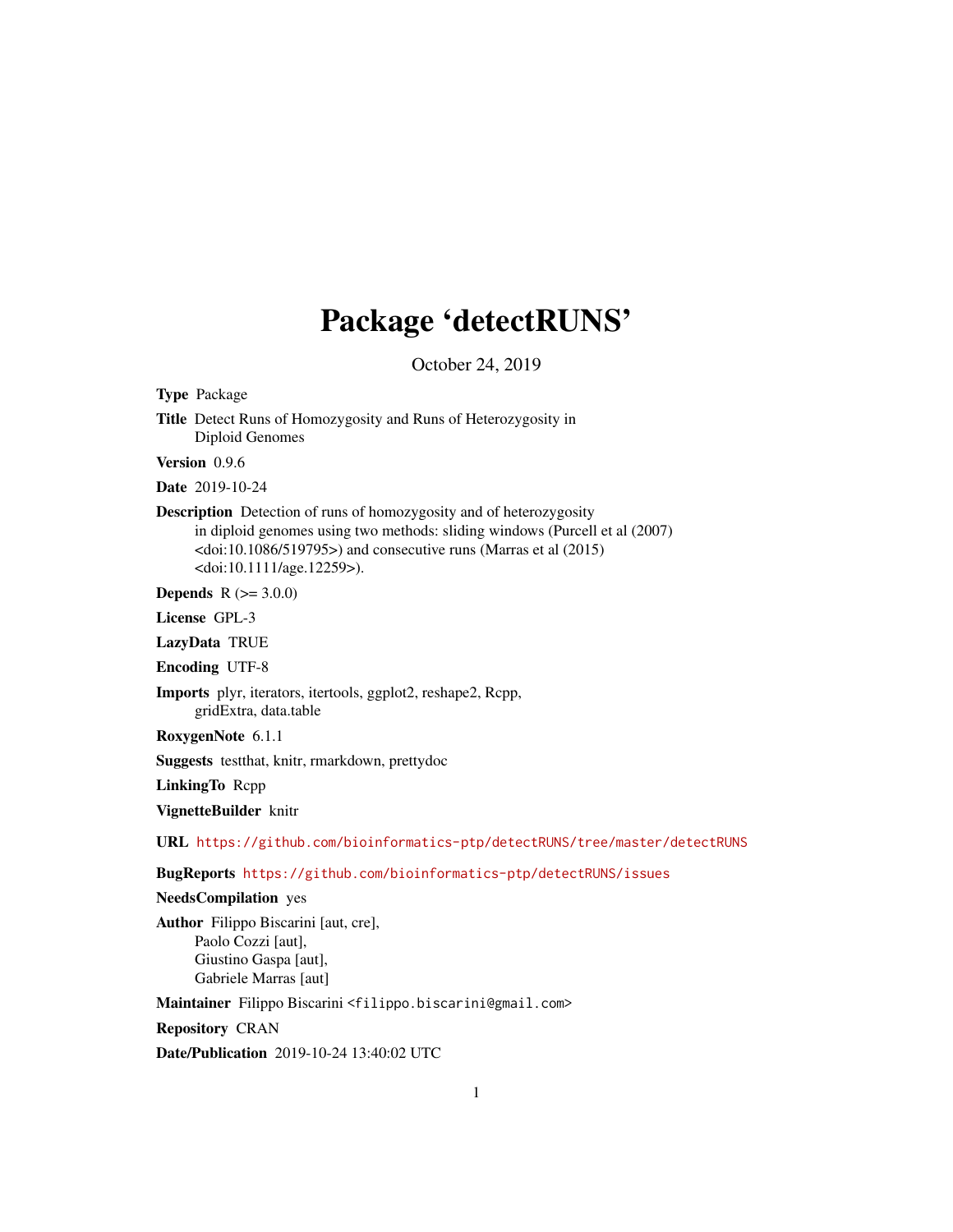# <span id="page-1-0"></span>R topics documented:

|       | $\overline{2}$<br>$\overline{4}$ |
|-------|----------------------------------|
|       | 5                                |
|       | 6                                |
|       | 6                                |
|       | $\overline{7}$                   |
|       | 8<br>genoConvertCpp              |
|       | 9                                |
|       | 9                                |
|       | 10                               |
|       | 11                               |
|       | 11                               |
|       | 12                               |
|       | 13                               |
|       | 14                               |
|       | 15                               |
|       | 16                               |
|       | 17                               |
|       | 18                               |
|       | 19                               |
|       | 20                               |
|       | 21                               |
|       | 21                               |
|       | 22                               |
|       | 23                               |
|       | 24                               |
|       | 25                               |
|       | 25                               |
|       | 26                               |
|       | 27                               |
|       | 27                               |
|       | -28                              |
|       | 29                               |
| Index | 31                               |
|       |                                  |

consecutiveRUNS.run *Main function to detect genomic RUNS (ROHom/ROHet) using the consecutive method*

# Description

This is the main detectRUNS function to scan the genome for runs (of homozygosity or heterozygosity) using the consecutive method (Marras et al. 2015, Animal Genetics 46(2):110-121). All parameters to detect runs (e.g. minimum n. of SNP, max n. of missing genotypes, max n. of opposite genotypes etc.) are specified here. Input data are in the ped/map Plink format (https://www.coggenomics.org/plink/1.9/input#ped)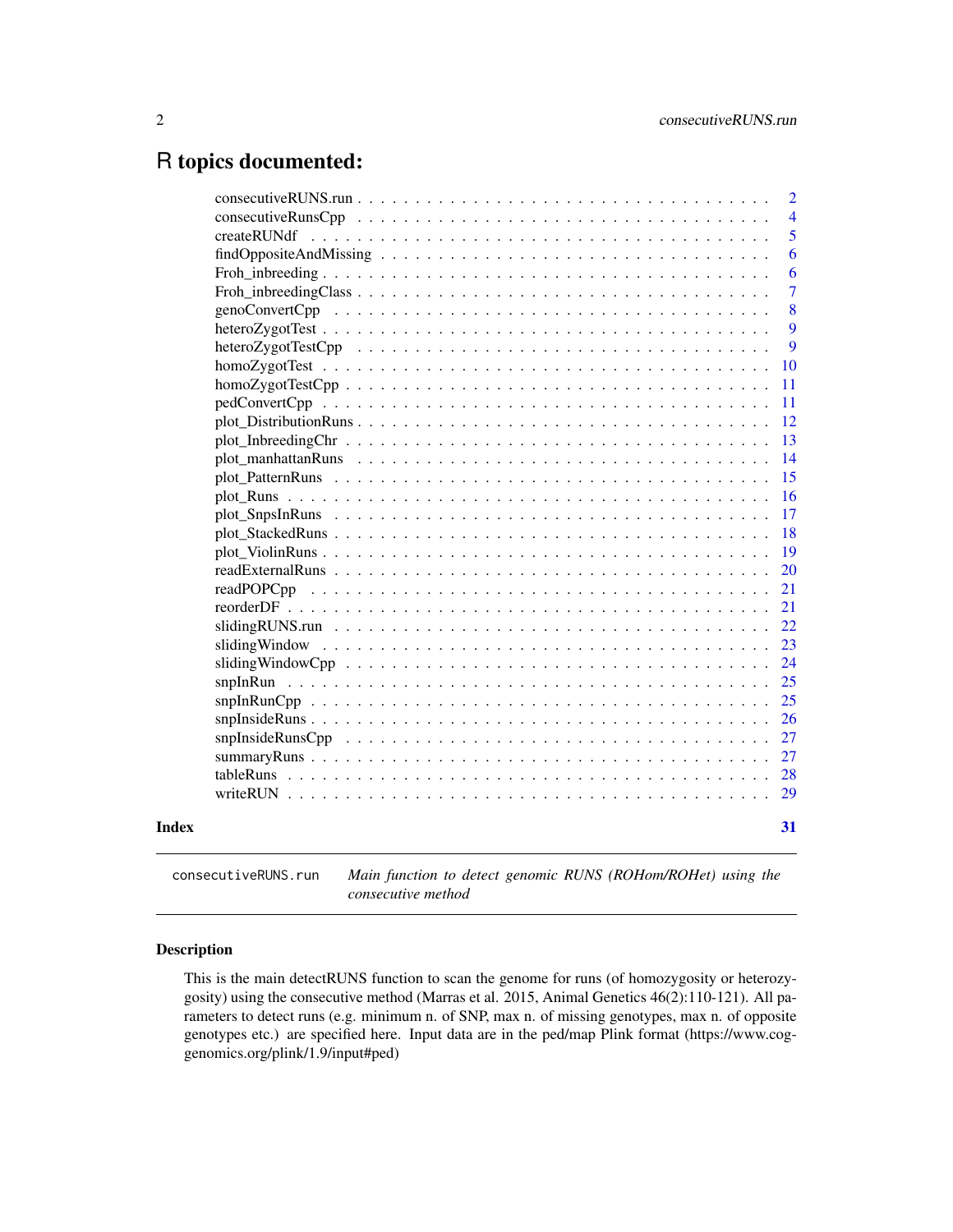## Usage

```
consecutiveRUNS.run(genotypeFile, mapFile, ROHet = FALSE,
 maxOppRun = 0, maxMissRun = 0, minSNP = 15, minLengthBps = 1000,
 maxGap = 10^6)
```
## Arguments

| genotypeFile | genotype (.ped) file path                                                                                       |
|--------------|-----------------------------------------------------------------------------------------------------------------|
| mapFile      | map file (.map) file path                                                                                       |
| ROHet        | should we look for ROHet or ROHom? (default = FALSE)                                                            |
| max0ppRun    | max n. of opposite genotype SNPs in the run (default = $0$ )                                                    |
| maxMissRun   | max n. of missing SNPs in the run (default = $0$ )                                                              |
| minSNP       | minimum n. of SNP in a RUN (default $= 15$ )                                                                    |
| minLengthBps | minimum length of run in bps (defaults to $1000$ bps = 1 kbps)                                                  |
| maxGap       | max distance between consecutive SNP in a window to be still considered a<br>potential run (defaults to $106$ ) |

# Details

This function scans the genome (diploid) for runs using the consecutive method. This is a wrapper function for many component functions that handle the input data (ped/map files), performs internal conversions, accepts parameters specifications, selects the statistical method to detect runs (sliding windows, consecutive loci) and whether runs of homozygosity (RoHom) or of heterozygosity (Ro-Het) are looked for.

In the ped file, the groups samples belong to can be specified (first column). This is important if comparisons between human ethnic groups or between animal breeds or plant varieties or biological populations are to be performed. Also, if cases and controls are to be compared, this is the place where this information needs to be specified.

This function returns a data frame with all runs detected in the dataset. This data frame can then be written out to a csv file. The data frame is, in turn, the input for other functions of the detectRUNS package that create plots and produce statistics of the results (see plot and statistic functions in this manual, and/or refer to the vignette of detectRUNS).

## Value

A dataframe with RUNs of Homozygosity or Heterozygosity in the analysed dataset. The returned dataframe contains the following seven columns: "group", "id", "chrom", "nSNP", "from", "to", "lengthBps" (group: population, breed, case/control etc.; id: individual identifier; chrom: chromosome on which the run is located; nSNP: number of SNPs in the run; from: starting position of the run, in bps; to: end position of the run, in bps; lengthBps: size of the run)

```
# getting map and ped paths
genotypeFile <- system.file("extdata", "Kijas2016_Sheep_subset.ped", package = "detectRUNS")
mapFile <- system.file("extdata", "Kijas2016_Sheep_subset.map", package = "detectRUNS")
```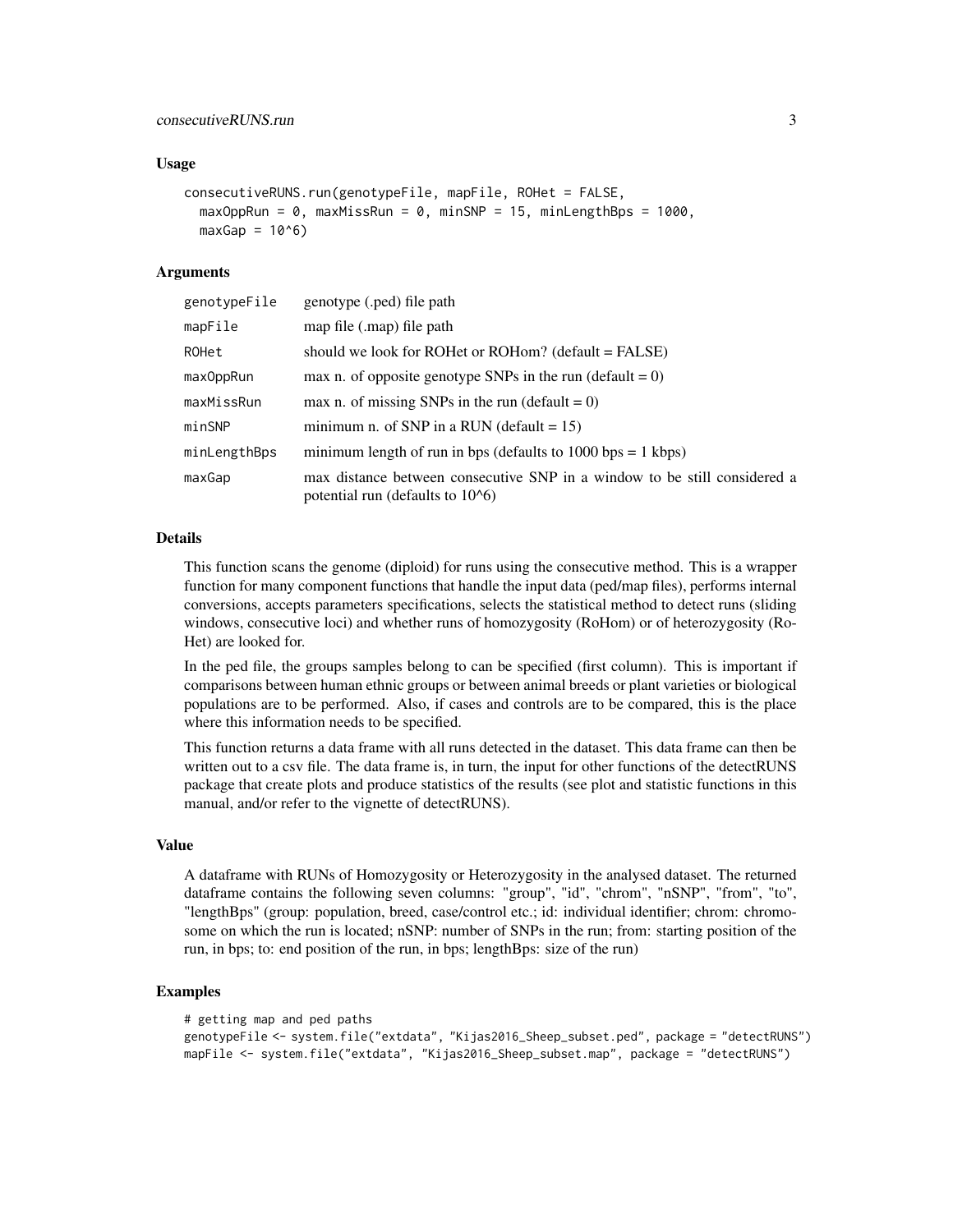```
# calculating runs with consecutive run approach
## Not run:
# skipping runs calculation
runs <- consecutiveRUNS.run(genotypeFile, mapFile, minSNP = 15, ROHet = FALSE,
maxOppRun = 0, maxMissRun = 0, maxGap=10^{6},
minLengthBps = 100000)
## End(Not run)
# loading pre-calculated data
runsFile <- system.file("extdata", "Kijas2016_Sheep_subset.consecutive.csv", package="detectRUNS")
colClasses <- c(rep("character", 3), rep("numeric", 4) )
runs <- read.csv2(runsFile, header = TRUE, stringsAsFactors = FALSE,
colClasses = colClasses)
```

| consecutiveRunsCpp | Function to detect consecutive runs in a vector (individual's geno- |
|--------------------|---------------------------------------------------------------------|
|                    | types)                                                              |

# Description

This is a core function. It implements the consecutive method for detection of runs in diploid genomes (see Marras et al. 2015)

# Usage

```
consecutiveRunsCpp(indGeno, individual, mapFile, ROHet = TRUE,
 minSNP = 3L, maxOppositeGenotype = 1L, maxMiss = 1L,
 minLengthBps = 1000L, maxGap = 1000000L
```
#### Arguments

| indGeno             | vector of 0/1/NAs of individual genotypes (0: homozygote; 1: heterozygote)                 |  |
|---------------------|--------------------------------------------------------------------------------------------|--|
| individual          | list of group (breed, population, case/control etc.) and ID of individual sample           |  |
| mapFile             | Plink map file (for SNP position)                                                          |  |
| ROHet               | shall we detect ROHet or ROHom?                                                            |  |
| minSNP              | minimum number of SNP in a run                                                             |  |
| maxOppositeGenotype |                                                                                            |  |
|                     | max n. of homozygous/heterozygous SNP                                                      |  |
| maxMiss             | max. n. of missing SNP                                                                     |  |
| minLengthBps        | min length of a run in bps                                                                 |  |
| maxGap              | max distance between consecutive SNP in a window to be still considered a<br>potential run |  |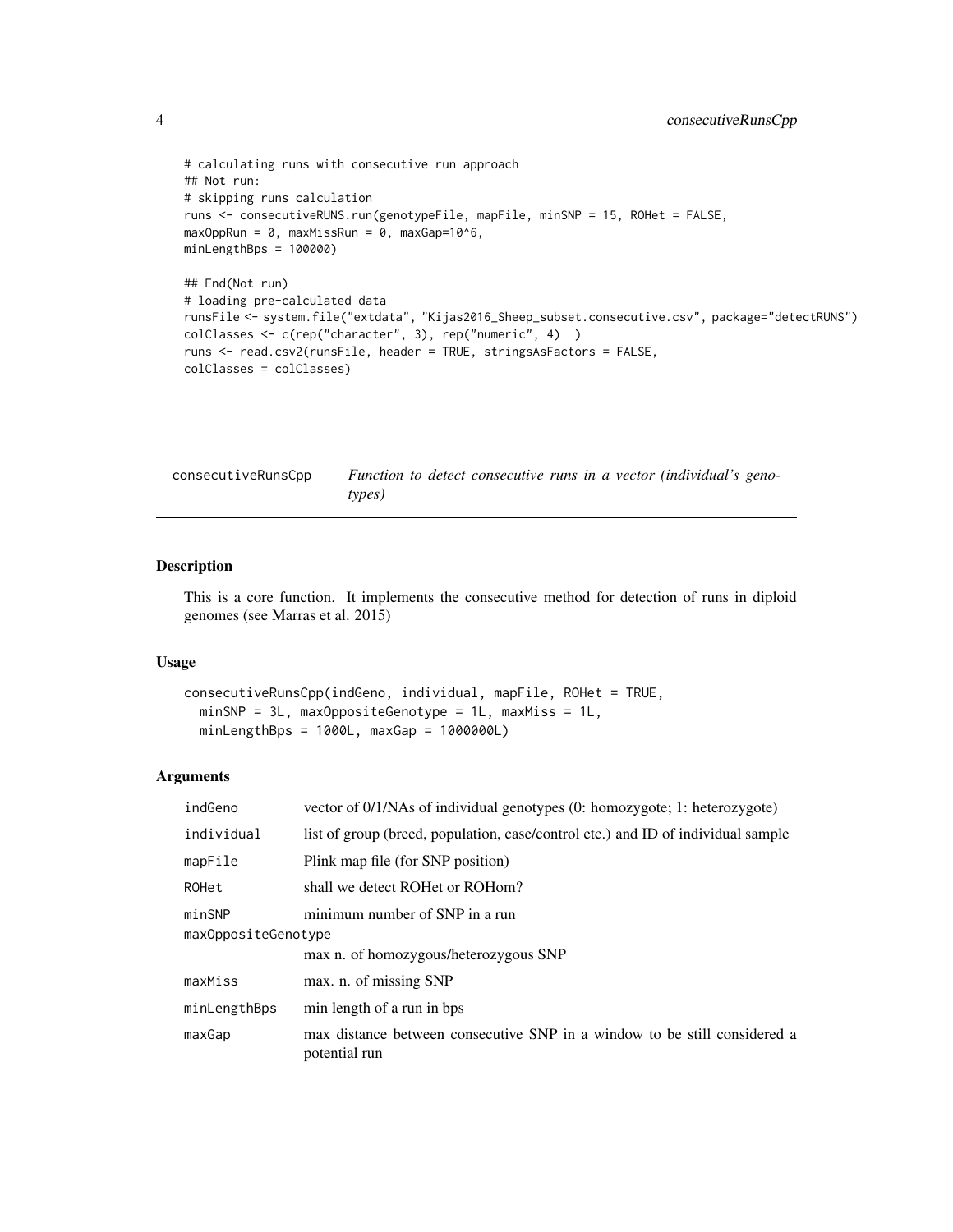#### <span id="page-4-0"></span>createRUNdf 5

# Details

The consecutive method detect runs by consecutively scanning SNP loci along the genome. No sliding windows are used. Checks on minimum n. of SNP, max n. of opposite and missing genotypes, max gap between adjacent loci and minimum length of the run are implemented (as in the sliding window method). Both runs of homozygosity (RoHom) and of heterozygosity (RoHet) can be search for (option ROHet: TRUE/FALSE)

# Value

A data frame of runs per individual sample

| createRUNdf | Function to create a dataframe of RUNS per individual animal Re-     |
|-------------|----------------------------------------------------------------------|
|             | quires a map file (other filename to read or R object) Parameters on |
|             | maximum number of missing and opposite genotypes in the run (not     |
|             | <i>the window) are implemented here</i>                              |

# Description

Function to create a dataframe of RUNS per individual animal Requires a map file (other filename to read or R object) Parameters on maximum number of missing and opposite genotypes in the run (not the window) are implemented here

#### Usage

```
createRUNdf(snpRun, mapFile, minSNP = 3, minLengthBps = 1000,
 minDensity = 1/10, oppositeAndMissingSNP, maxOppRun = NULL,
 maxMissRun = NULL)
```
## Arguments

| vector of TRUE/FALSE (is the SNP in a RUN?)                                               |
|-------------------------------------------------------------------------------------------|
| Plink-like map file (data.frame)                                                          |
| minimum n. of SNP to call a RUN                                                           |
| minimum length of run in bps (defaults to $1000$ bps = 1 kbps)                            |
| minimum n. of SNP per kbps (defaults to $0.1 = 1$ SNP every 10 kbps)                      |
| oppositeAndMissingSNP                                                                     |
| indexed array of missing and opposite genotypes (SNP order in the genome is<br>the index) |
| max n. of opposite genotype SNPs in the run (not in the window!)                          |
| max n. of missing SNPs in the run (not in the window!)                                    |
|                                                                                           |

#### Value

a data.frame with RUNS per animal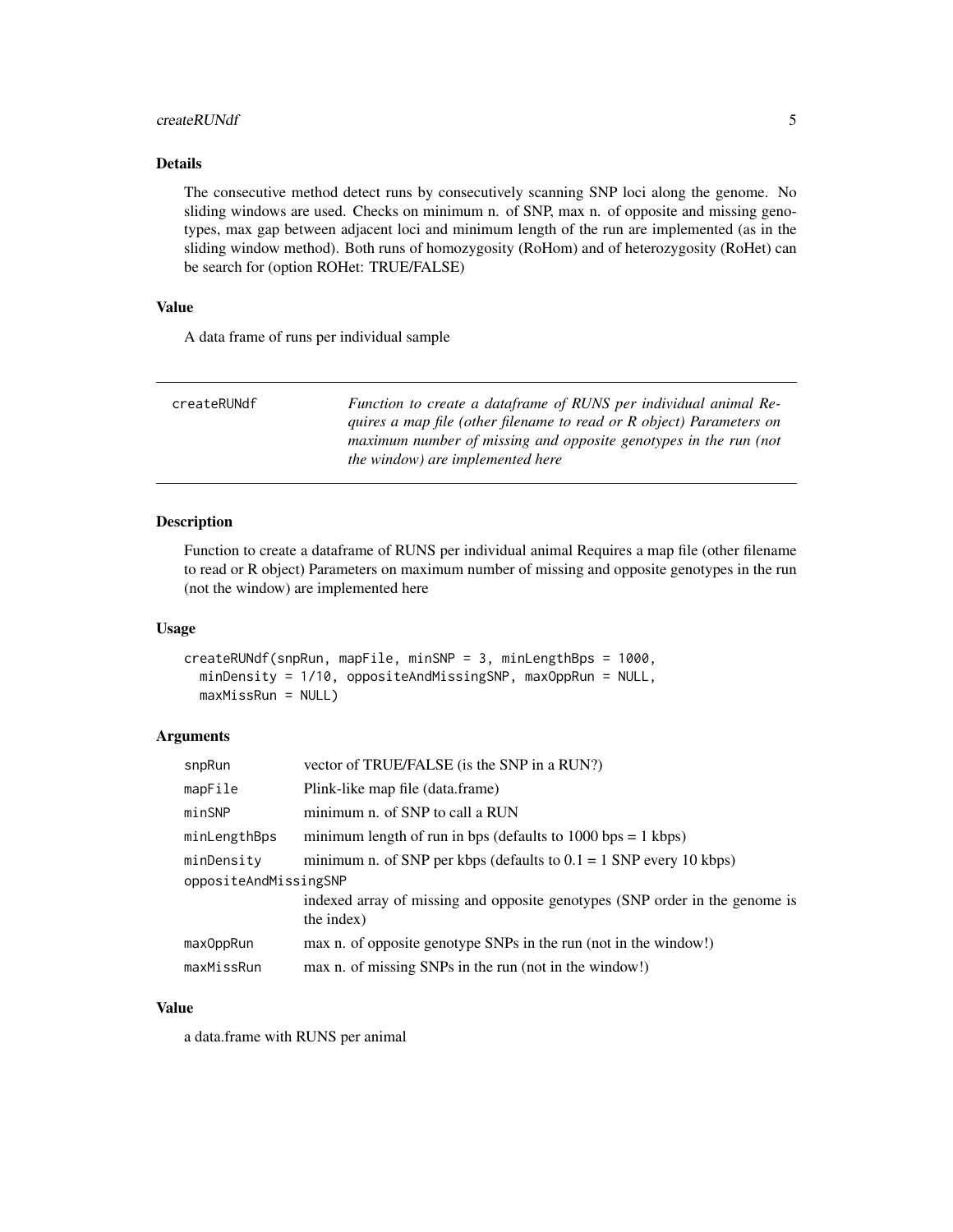```
findOppositeAndMissing
```
*Function to calculate oppositeAndMissingGenotypes array*

# Description

This is an helper function, this will be called by another function

# Usage

```
findOppositeAndMissing(data, ROHet = TRUE)
```
# Arguments

| data  | vector of $0/1/2$ genotypes               |
|-------|-------------------------------------------|
| ROHet | TRUE in ROHet evaluation, FALSE for ROHom |

# Value

character array; names will be index in which opposite and missing snps are found in data array

Froh\_inbreeding *Function to calculated Froh genome-wide or chromosome-wide*

# Description

This function calculates the individual inbreeding coefficients based on runs of homozygosity (ROH), either per-chromosome (chromosome-wide) or based on the entire genome (genome-wide). See details of calculations below

## Usage

```
Froh_inbreeding(runs, mapFile, genome_wide = TRUE)
```
# Arguments

| runs        | R object (dataframe) with results on runs                                               |
|-------------|-----------------------------------------------------------------------------------------|
| mapFile     | Plink map file (to retrieve SNP position)                                               |
| genome_wide | vector of TRUE/FALSE (genome-wide or chromosome-wide; defaults to TRUE/genome-<br>wide) |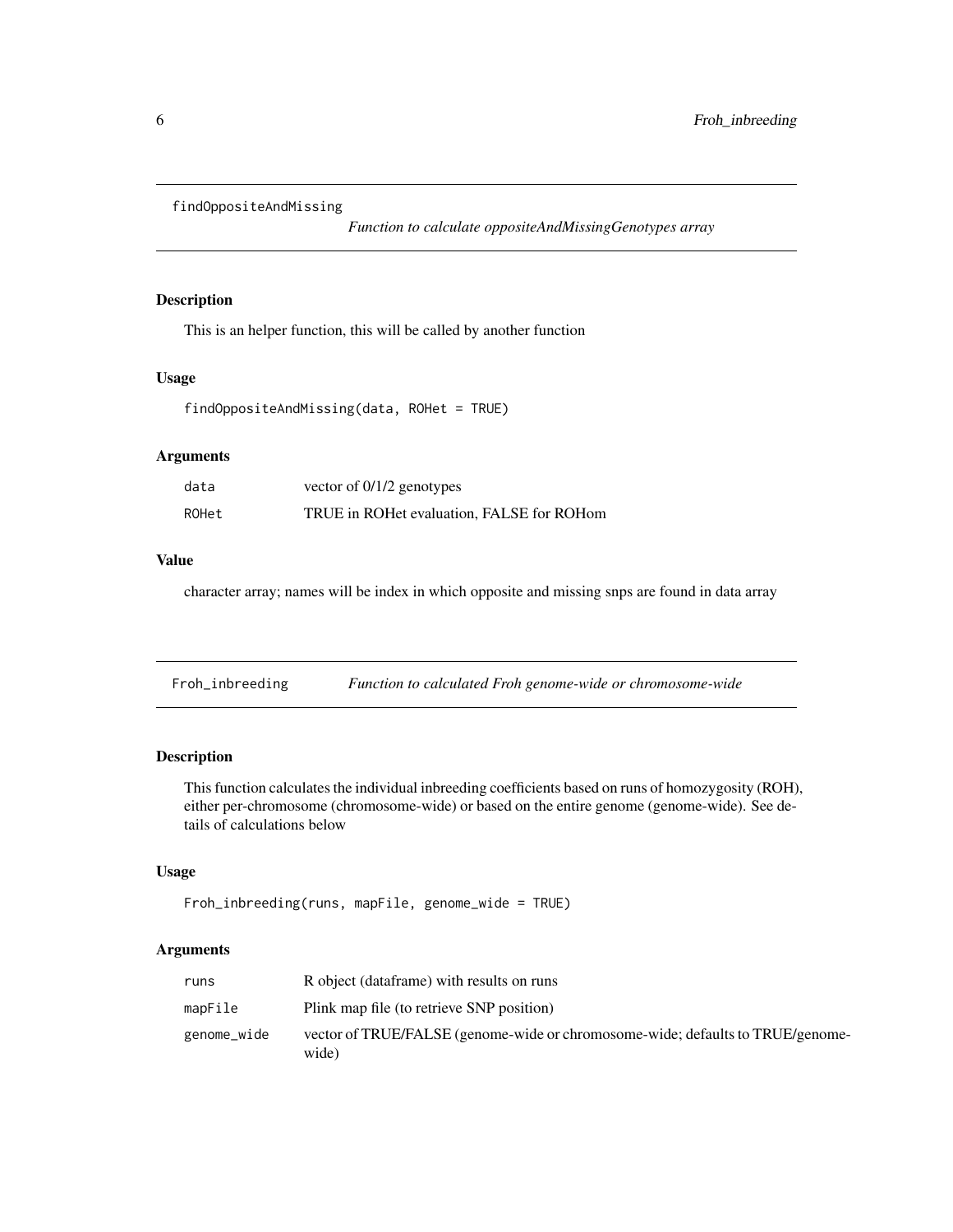#### <span id="page-6-0"></span>Details

Froh is calculated as:

$$
F_{ROH} = \frac{\sum_{RoH_{length}}}{Length_{genome}}
$$

Depending on whether genome-wide or chromosome-wide calculations are required, the terms in the numerator and denominator will refer to the entire genome or will be restricted to specific chromosomes.

## Value

A data frame with the inbreeding coefficients of each individual sample

## Examples

```
# getting map and ped paths
genotypeFile <- system.file("extdata", "Kijas2016_Sheep_subset.ped", package = "detectRUNS")
mapFile <- system.file("extdata", "Kijas2016_Sheep_subset.map", package = "detectRUNS")
# calculating runs of Homozygosity
## Not run:
# skipping runs calculation
runs <- slidingRUNS.run(genotypeFile, mapFile, windowSize = 15, threshold = 0.1, minSNP = 15,
ROHet = FALSE, maxOppositeGenotype = 1, maxMiss = 1, minLengthBps = 100000, minDensity = 1/10000)
## End(Not run)
# loading pre-calculated data
runsFile <- system.file("extdata", "Kijas2016_Sheep_subset.sliding.csv", package="detectRUNS")
runsDF <- readExternalRuns(inputFile = runsFile, program = 'detectRUNS')
Froh_inbreeding(runs = runsDF, mapFile = mapFile)
Froh_inbreeding(runs = runsDF, mapFile = mapFile, genome_wide=FALSE)
```
Froh\_inbreedingClass *Function to calculated Froh using a ROH-class*

#### Description

This function calculates the individual inbreeding coefficients based on runs of homozygosity (ROH) using only ROH of specific size classes. The parameter class specify the size interval to split up calculations. For example, if class = 2 Froh based on ROH 0-2, 2-4, 4-8, 80-16, >16 Mbps long will be calculated.

## Usage

```
Froh_inbreedingClass(runs, mapFile, Class = 2)
```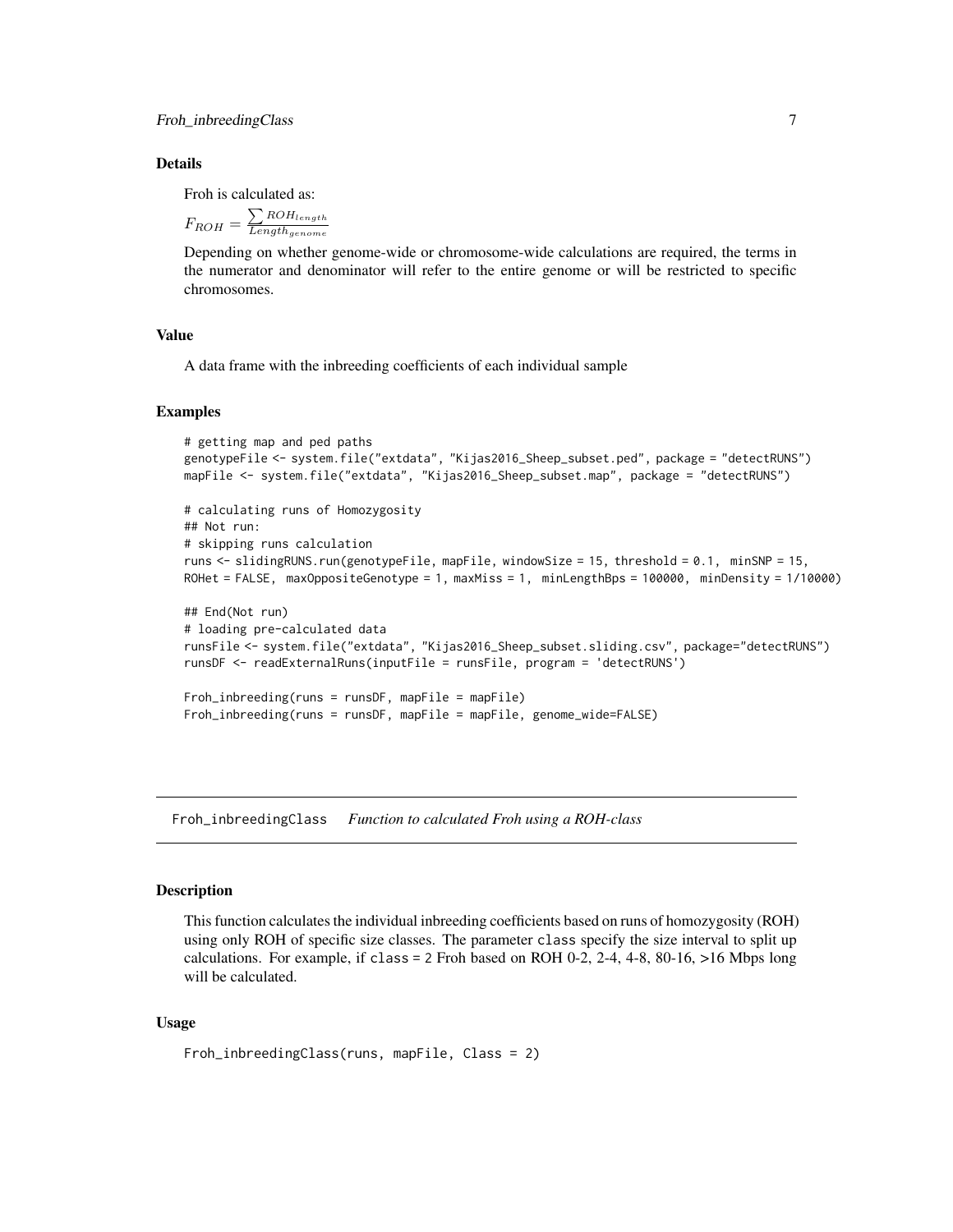## <span id="page-7-0"></span>Arguments

| runs    | R object (dataframe) with ROH results                                                 |
|---------|---------------------------------------------------------------------------------------|
| mapFile | Plink map file (for SNP position)                                                     |
| Class   | base ROH-length interval (in Mbps) (default: $0-2$ , $2-4$ , $4-8$ , $8-16$ , $>16$ ) |

## Value

A data frame with individual inbreeding coefficients based on ROH-length of specific size. The sum of ROH-length of specific size in each individual is reported alongside

## Examples

```
# getting map and ped paths
genotypeFile <- system.file("extdata", "Kijas2016_Sheep_subset.ped", package = "detectRUNS")
mapFile <- system.file("extdata", "Kijas2016_Sheep_subset.map", package = "detectRUNS")
# calculating runs of Homozygosity
## Not run:
# skipping runs calculation
runs <- slidingRUNS.run(genotypeFile, mapFile, windowSize = 15, threshold = 0.1, minSNP = 15,
ROHet = FALSE, maxOppositeGenotype = 1, maxMiss = 1, minLengthBps = 100000, minDensity = 1/10000)
## End(Not run)
# loading pre-calculated data
```

```
runsFile <- system.file("extdata", "Kijas2016_Sheep_subset.sliding.csv", package="detectRUNS")
runsDF <- readExternalRuns(inputFile = runsFile, program = 'detectRUNS')
```
Froh\_inbreedingClass(runs = runsDF, mapFile = mapFile, Class = 2)

genoConvertCpp *Convert 0/1/2 genotypes to 0/1*

#### Description

This is a utility function, that convert 0/1/2 genotypes (AA/AB/BB) into 0/1 (either homozygous/heterozygous)

# Usage

```
genoConvertCpp(genotype)
```
## Arguments

genotype vector of 0/1/2 genotypes

# Value

converted vector of genotypes (0/1)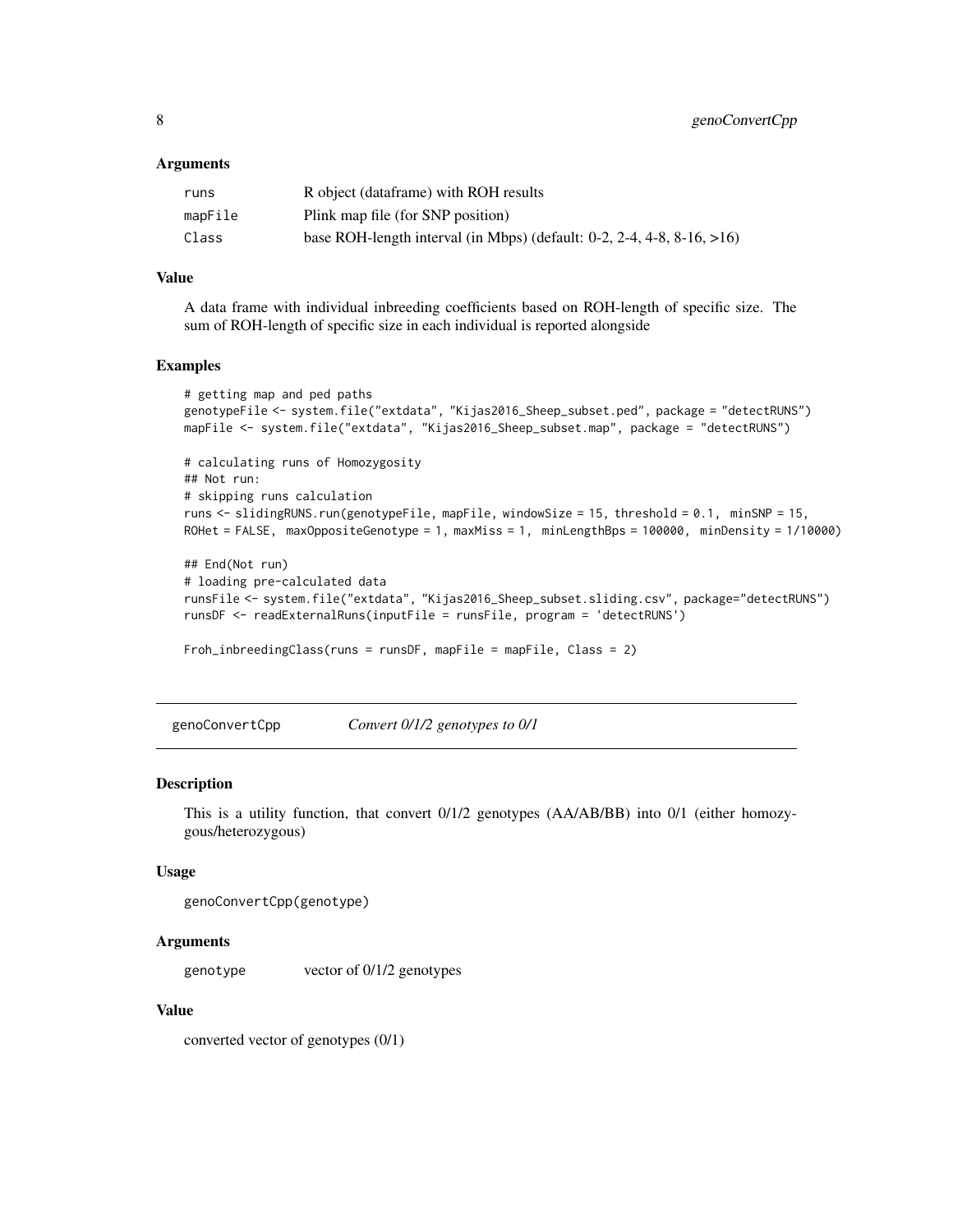<span id="page-8-0"></span>

## Description

This is a core function within the sliding-window workflow. Parameters on how to consider a window heterozygous are here (maxHom, maxMiss)

# Usage

```
heteroZygotTest(x, gaps, maxHom, maxMiss, maxGap, i, windowSize)
```
# Arguments

| $\mathsf{x}$ | vector of $0/1$ genotypes (from genoConvert())                                             |
|--------------|--------------------------------------------------------------------------------------------|
| gaps         | vector of differences between consecutive positions (gaps) in bps                          |
| maxHom       | max n. of homozygous SNP in a heterozygous window                                          |
| maxMiss      | max n. of missing in a window                                                              |
| maxGap       | max distance between consecutive SNP in a window to be still considered a<br>potential run |
| i            | index along the genome (genome-vector for each individual)                                 |
| windowSize   | size of window (n. of SNP)                                                                 |

## Value

a list: i) TRUE/FALSE (whether a window is heterozygous or NOT); ii) indexes of "opposite and missing" genotype

heteroZygotTestCpp *Function to check whether a window is (loosely) heterozygous or not*

# Description

This is a core function. Parameters on how to consider a window heterozygous are here (maxHom, maxMiss)

## Usage

```
heteroZygotTestCpp(x, gaps, maxHom, maxMiss, maxGap)
```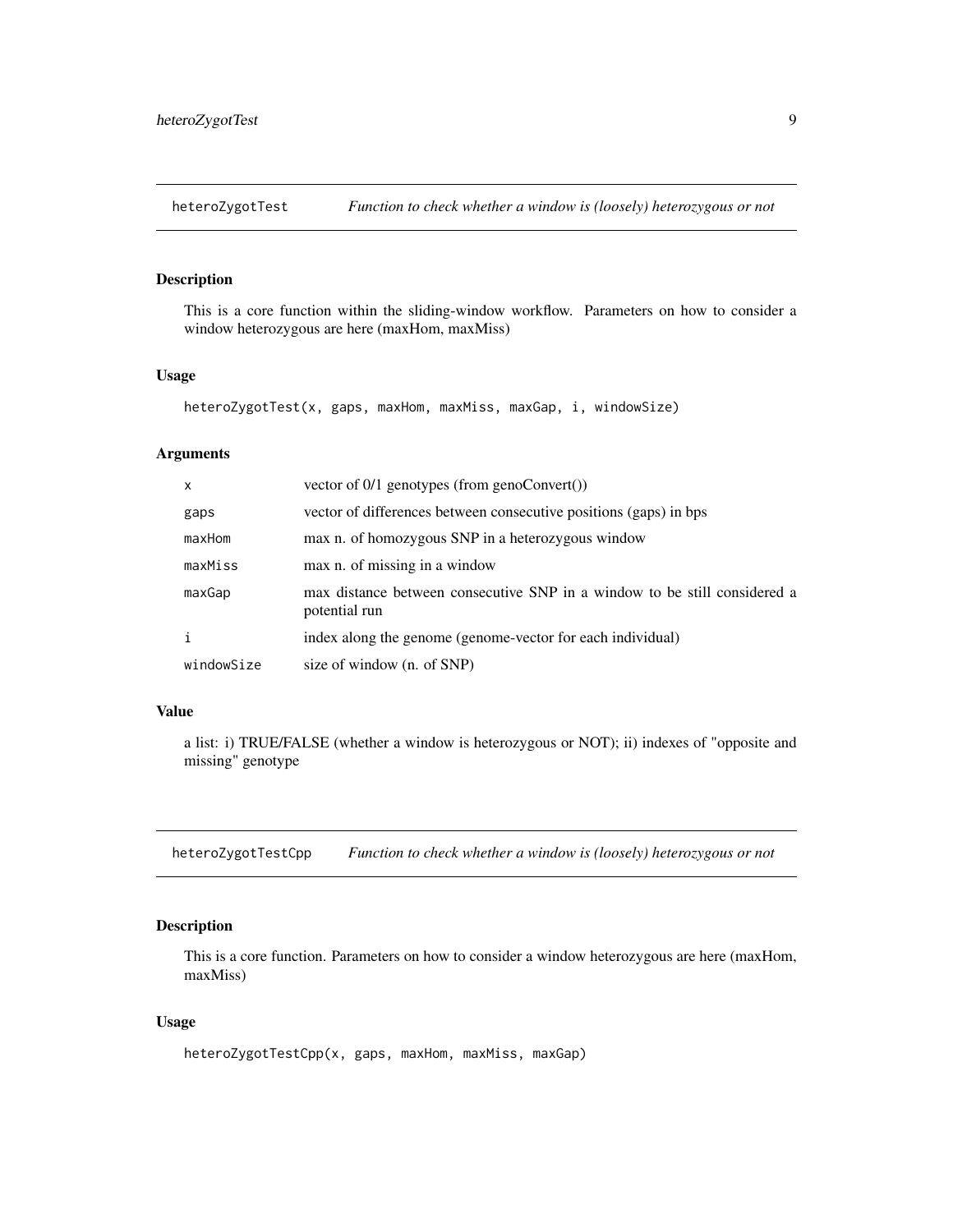# <span id="page-9-0"></span>Arguments

| X       | vector of $0/1$ genotypes (from genoConvert())                                             |
|---------|--------------------------------------------------------------------------------------------|
| gaps    | vector of differences between consecutive positions (gaps) in bps                          |
| maxHom  | max n. of homozygous SNP in a heterozygous window                                          |
| maxMiss | max n. of missing in a window                                                              |
| maxGap  | max distance between consecutive SNP in a window to be still considered a<br>potential run |

## Value

TRUE/FALSE (whether a window is heterozygous or NOT)

homoZygotTest *Function to check whether a window is (loosely) homozygous or not*

# Description

This is a core function. Parameters on how to consider a window homozygous are here (maxHet, maxMiss)

# Usage

homoZygotTest(x, gaps, maxHet, maxMiss, maxGap, i, windowSize)

# Arguments

| $\mathsf{x}$ | vector of $0/1$ genotypes (from genoConvert())                                             |
|--------------|--------------------------------------------------------------------------------------------|
| gaps         | vector of differences between consecutive positions (gaps) in bps                          |
| maxHet       | max n. of heterozygous SNP in a homozygous window                                          |
| maxMiss      | max n. of missing in a window                                                              |
| maxGap       | max distance between consecutive SNP in a window to be still considered a<br>potential run |
| j.           | index along the genome (genome-vector for each individual)                                 |
| windowSize   | size of window (n. of SNP)                                                                 |

## Value

a list: i) TRUE/FALSE (whether a window is heterozygous or NOT); ii) indexes of "opposite and missing" genotype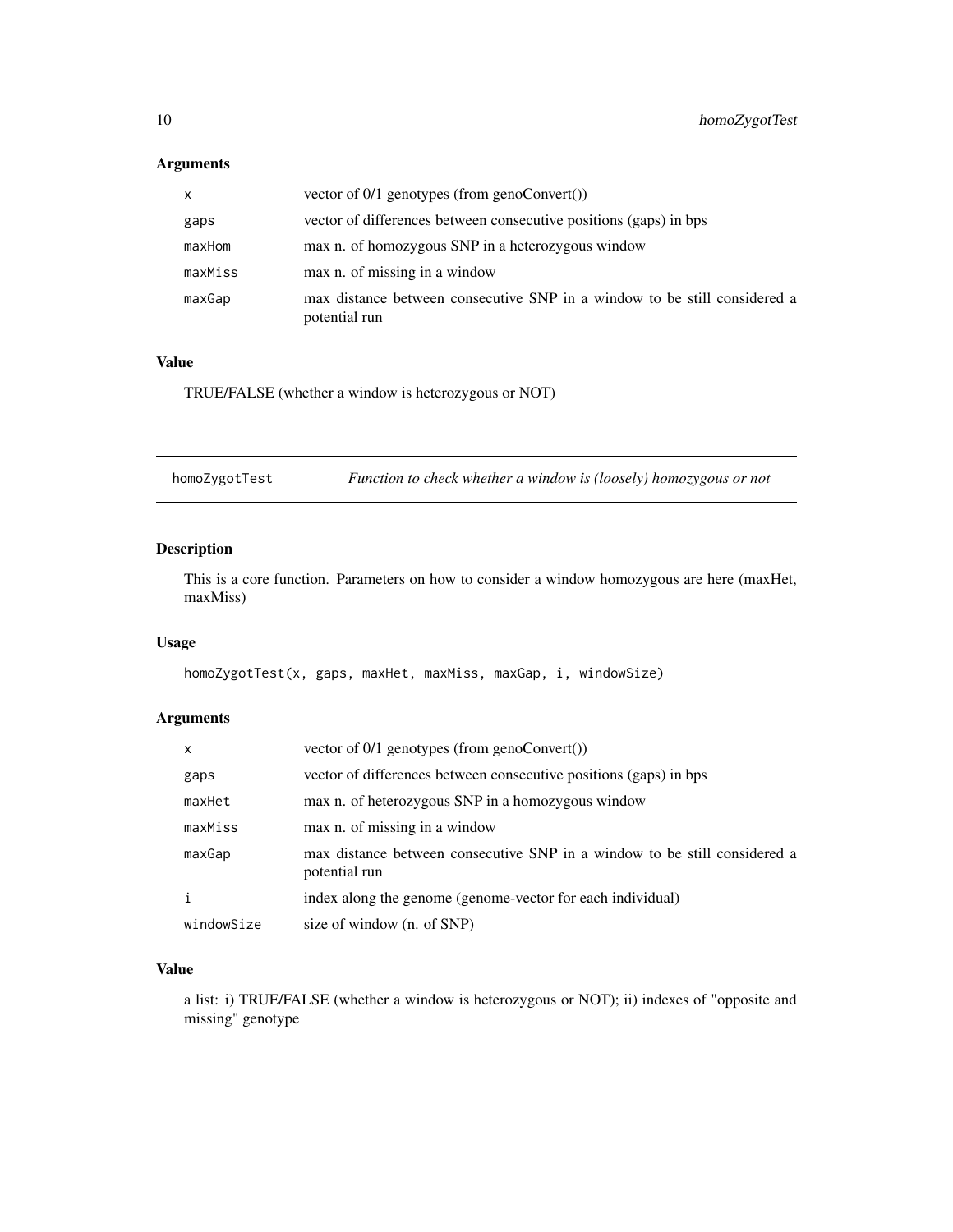<span id="page-10-0"></span>homoZygotTestCpp *Function to check whether a window is (loosely) homozygous or not*

# Description

This is a core function. Parameters on how to consider a window homozygous are here (maxHet, maxMiss)

# Usage

homoZygotTestCpp(x, gaps, maxHet, maxMiss, maxGap)

# Arguments

| $\mathsf{X}$ | vector of $0/1$ genotypes (from genoConvert())                                             |  |
|--------------|--------------------------------------------------------------------------------------------|--|
| gaps         | vector of differences between consecutive positions (gaps) in bps                          |  |
| maxHet       | max n. of heterozygous SNP in a homozygous window                                          |  |
| maxMiss      | max n. of missing in a window                                                              |  |
| maxGap       | max distance between consecutive SNP in a window to be still considered a<br>potential run |  |

## Value

TRUE/FALSE (whether a window is homozygous or NOT)

pedConvertCpp *Convert ped genotypes to 0/1*

# Description

This is a utility function, that convert ped genotypes (AA/AB/BB) into 0/1 (either homozygous/heterozygous)

# Usage

```
pedConvertCpp(genotype)
```
#### Arguments

genotype vector of pair of genotypes (01, AA, AG)

# Value

converted vector of genotypes (0/1)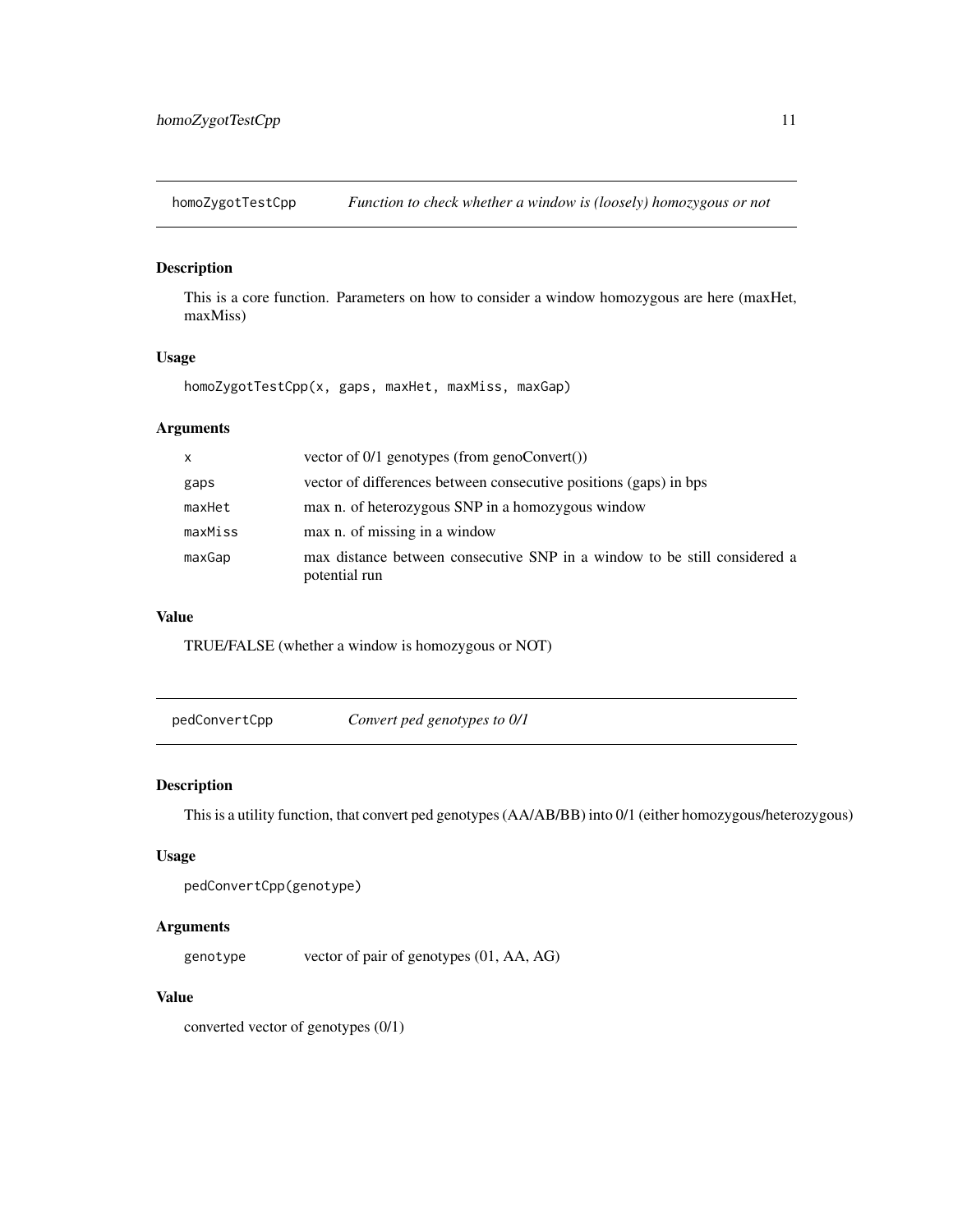<span id="page-11-0"></span>plot\_DistributionRuns *Plot Distribution of runs*

#### Description

This function the distribution of runs per group. The average run length per size-class, the average run length per chromosome (and group), the percent distribution of runs per size-class and group, and the proportion of runs per chromosome are plotted. With style="All" all three plots are produced.

#### Usage

```
plot_DistributionRuns(runs, mapFile, groupSplit = TRUE,
  style = c("MeanClass", "MeanChr", "RunsPCT", "RunsPCT_Chr", "All"),
  savePlots = FALSE, outputName = NULL, plotTitle = NULL,
 Class = 2)
```
### Arguments

| runs       | R object (dataframe) with results on detected runs                                    |  |  |
|------------|---------------------------------------------------------------------------------------|--|--|
| mapFile    | Plink map file (for SNP position)                                                     |  |  |
| groupSplit | plots split by group (defaults to TRUE)                                               |  |  |
| style      | type of plot: MeanClass, MeanChr, RunsPCT, RunsPCT_Chr, All (all plots)               |  |  |
| savePlots  | should plots be saved out to files or plotted in the graphical terminal (default)?    |  |  |
| outputName | title prefix (the base name of graph, if savePlots is TRUE)#'                         |  |  |
| plotTitle  | title in plot (default NULL)                                                          |  |  |
| Class      | group of length (in Mbps) by class (default: $0-2$ , $2-4$ , $4-8$ , $8-16$ , $>16$ ) |  |  |

## Value

plot Distribution Runs

# loading pre-calculated data

```
# getting map and ped paths
genotypeFile <- system.file("extdata", "Kijas2016_Sheep_subset.ped", package = "detectRUNS")
mapFile <- system.file("extdata", "Kijas2016_Sheep_subset.map", package = "detectRUNS")
# calculating runs of Homozygosity
## Not run:
# skipping runs calculation
runs <- slidingRUNS.run(genotypeFile, mapFile, windowSize = 15, threshold = 0.1, minSNP = 15,
ROHet = FALSE, maxOppositeGenotype = 1, maxMiss = 1, minLengthBps = 100000, minDensity = 1/10000)
## End(Not run)
```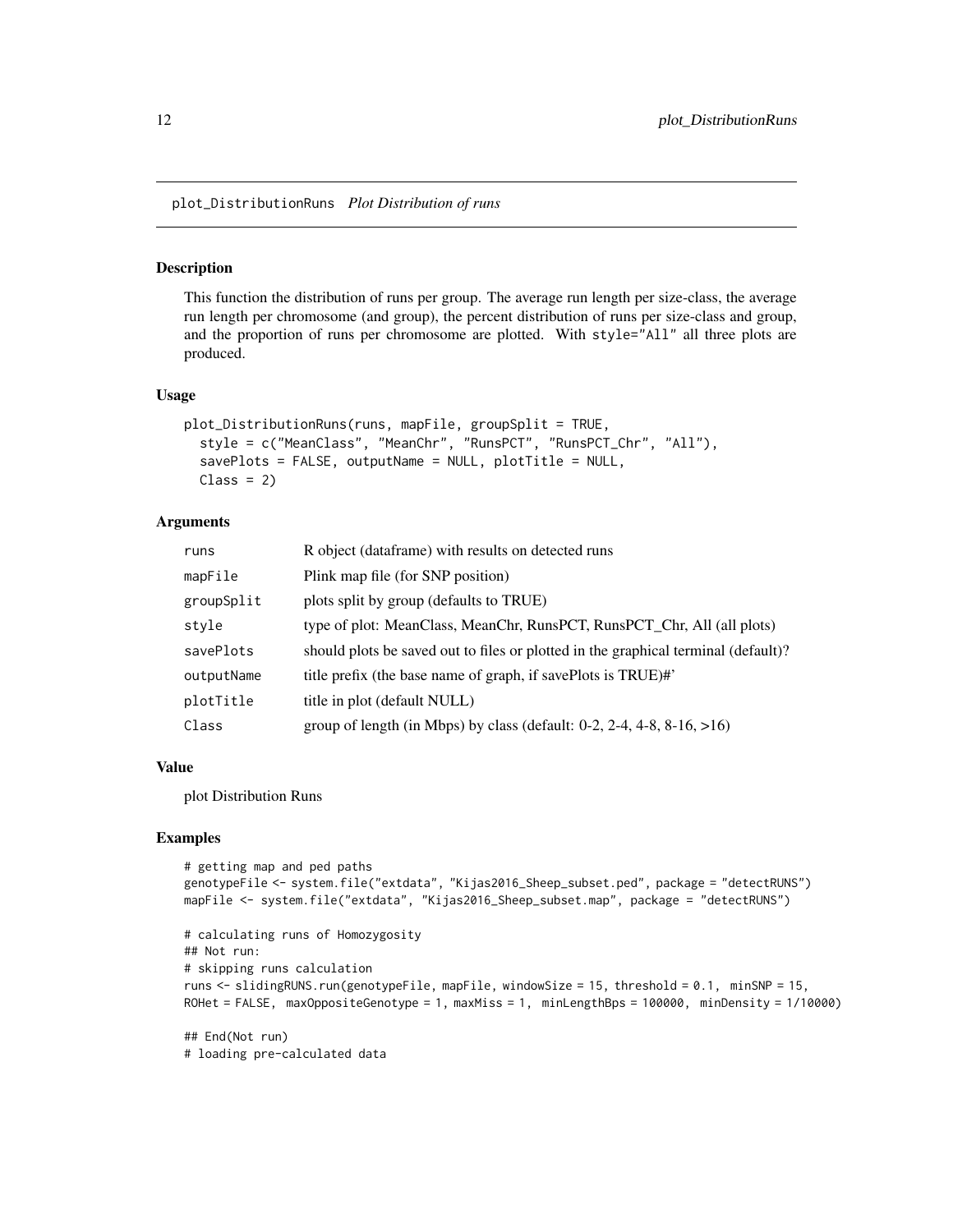```
runsFile <- system.file("extdata", "Kijas2016_Sheep_subset.sliding.csv", package="detectRUNS")
runsDF <- readExternalRuns(inputFile = runsFile, program = 'detectRUNS')
plot_InbreedingChr(runs = runsDF, mapFile = mapFile, style='All')
```
plot\_InbreedingChr *Plot Froh-based inbreeding coefficients by group*

## Description

The function plots the distribution of inbreeding/consanguinity coefficients per chromosome and/or group. Three types of plots can be produces: barplots, boxplots, violin plots. With style="All" all three plots are produced.

#### Usage

```
plot_InbreedingChr(runs, mapFile, groupSplit = TRUE,
  style = c("ChrBarPlot", "ChrBoxPlot", "FrohBoxPlot", "All"),
  outputName = NULL, plotTitle = NULL, savePlots = FALSE)
```
#### Arguments

| runs       | R object (dataframe) with results on detected runs                                 |  |  |
|------------|------------------------------------------------------------------------------------|--|--|
| mapFile    | Plink map file (for SNP position)                                                  |  |  |
| groupSplit | plots split by group (defaults to TRUE)                                            |  |  |
| style      | type of plot: ChrBarPlot, ChrBoxPlot, FrohBoxPlot, All (all plots)                 |  |  |
| outputName | title prefix (the base name of graph, if savePlots is TRUE)                        |  |  |
| plotTitle  | title in plot (default NULL)                                                       |  |  |
| savePlots  | should plots be saved out to files or plotted in the graphical terminal (default)? |  |  |

## Value

plots of the distribution of inbreeding by chromosome and group

```
# getting map and ped paths
genotypeFile <- system.file("extdata", "Kijas2016_Sheep_subset.ped", package = "detectRUNS")
mapFile <- system.file("extdata", "Kijas2016_Sheep_subset.map", package = "detectRUNS")
# calculating runs of Homozygosity
## Not run:
# skipping runs calculation
runs <- slidingRUNS.run(genotypeFile, mapFile, windowSize = 15, threshold = 0.1, minSNP = 15,
ROHet = FALSE, maxOppositeGenotype = 1, maxMiss = 1, minLengthBps = 100000, minDensity = 1/10000)
```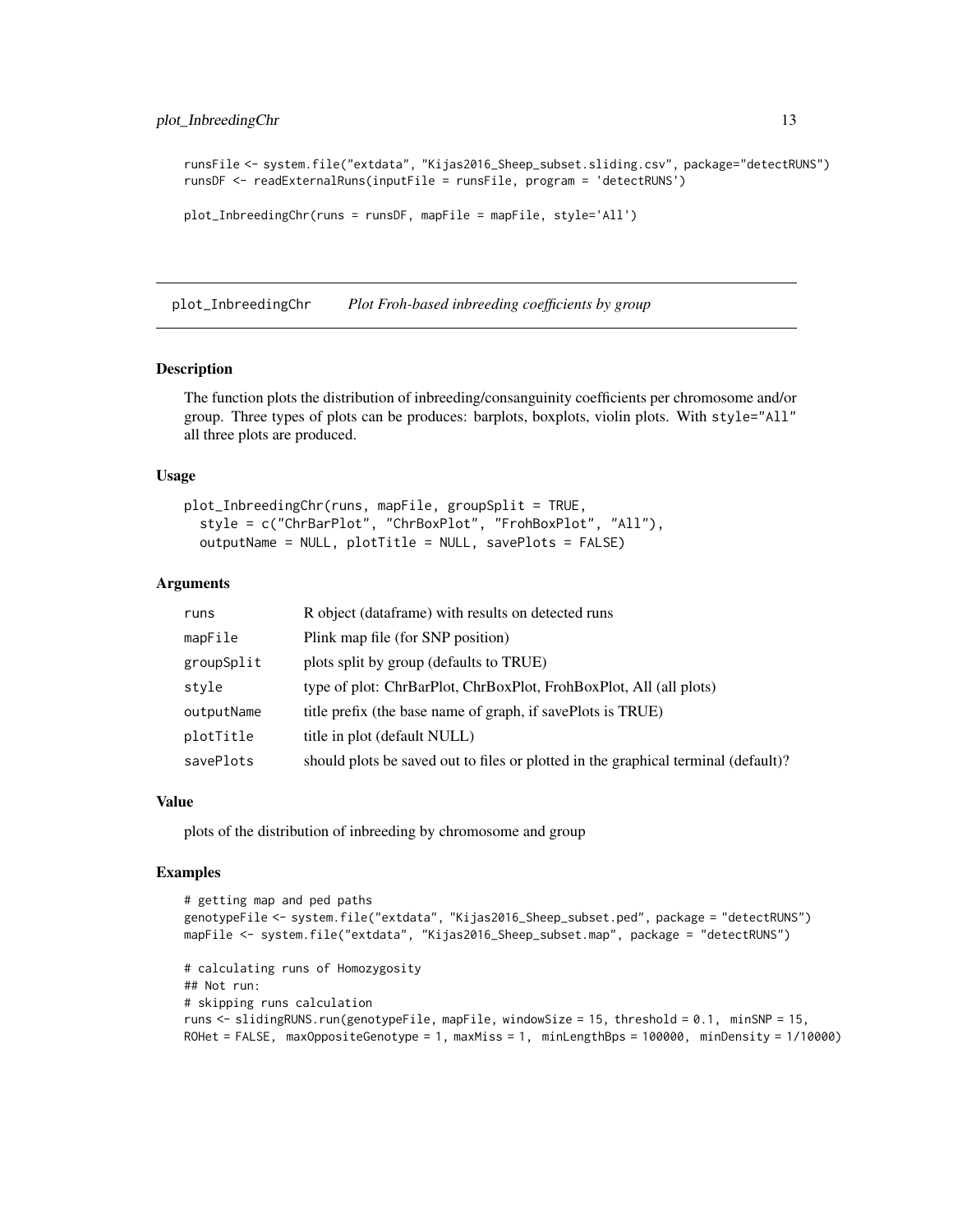```
## End(Not run)
# loading pre-calculated data
runsFile <- system.file("extdata", "Kijas2016_Sheep_subset.sliding.csv", package="detectRUNS")
runsDF <- readExternalRuns(inputFile = runsFile, program = 'detectRUNS')
plot_InbreedingChr(runs = runsDF, mapFile = mapFile, style='All')
```
plot\_manhattanRuns *Plot the proportion of times SNPs are inside runs - MANHATTAN PLOT*

#### Description

Function to plot the proportion of times/percentage each SNP in inside a run (population-specific signals) against SNP position in all chromosomes together Proportions on the y-axis, bps on the x-axis for all analysed chromosomes This is similar to the familiar GWAS Manhattan plot

## Usage

```
plot_manhattanRuns(runs, genotypeFile, mapFile, savePlots = FALSE,
  outputName = NULL, plotTitle = NULL)
```
#### Arguments

| runs         | a data.frame with runs per individual (group, id, chrom, nSNP, start, end, length) |
|--------------|------------------------------------------------------------------------------------|
| genotypeFile | genotype (.ped) file path                                                          |
| mapFile      | map file (.map) file path                                                          |
| savePlots    | should plots be saved out in files (default) or plotted in the graphical terminal? |
| outputName   | title prefix (the base name of graph, if savePlots is TRUE)                        |
| plotTitle    | title in plot (default)                                                            |

## Value

Manhattan plots of proportion of times SNPs are inside runs, per population (pdf files)

```
# getting map and ped paths
genotypeFile <- system.file("extdata", "Kijas2016_Sheep_subset.ped", package = "detectRUNS")
mapFile <- system.file("extdata", "Kijas2016_Sheep_subset.map", package = "detectRUNS")
# calculating runs of Homozygosity
## Not run:
# skipping runs calculation
runs <- slidingRUNS.run(genotypeFile, mapFile, windowSize = 15, threshold = 0.1, minSNP = 15,
ROHet = FALSE, maxOppositeGenotype = 1, maxMiss = 1, minLengthBps = 100000, minDensity = 1/10000)
```
<span id="page-13-0"></span>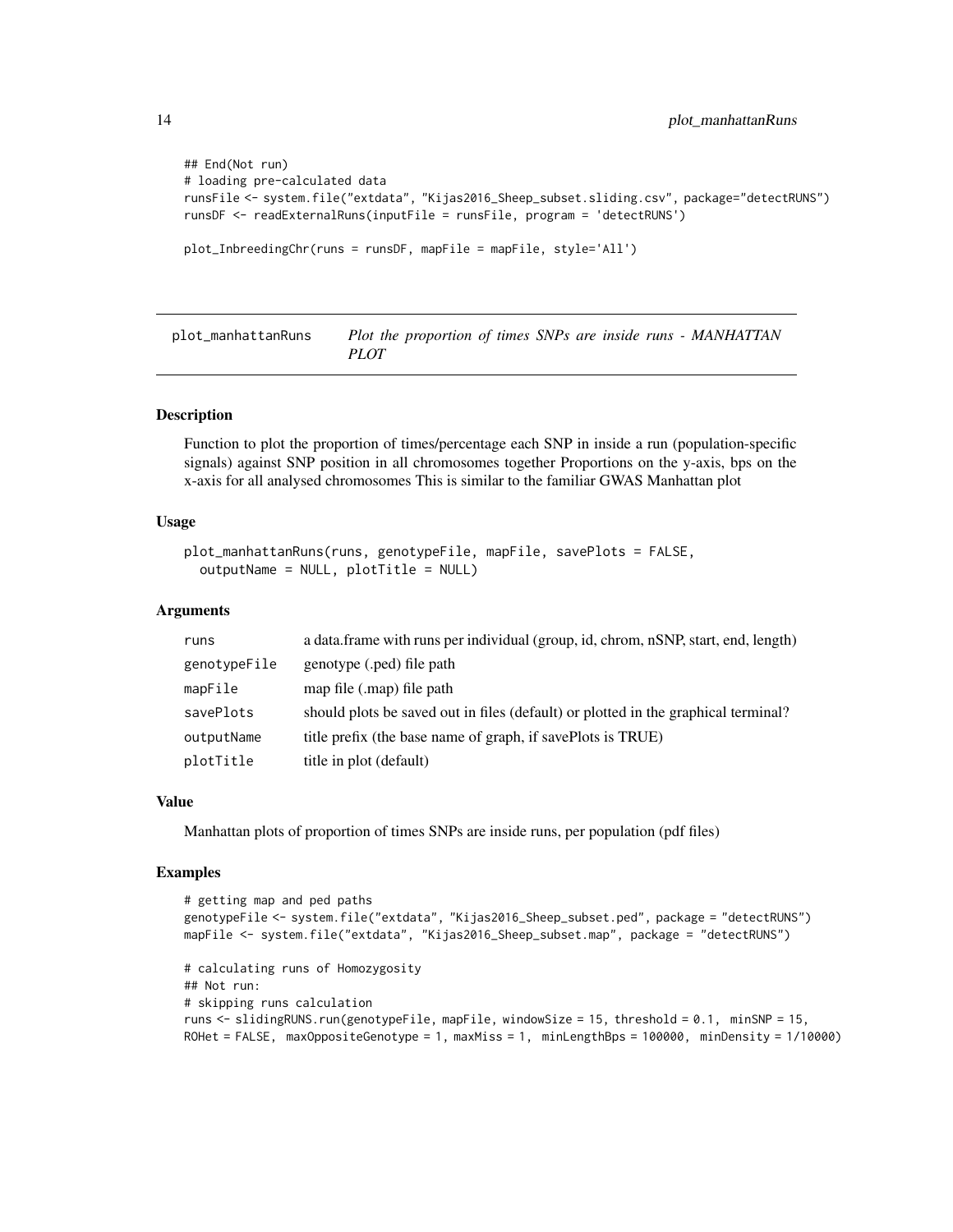# <span id="page-14-0"></span>plot\_PatternRuns 15

```
## End(Not run)
# loading pre-calculated data
runsFile <- system.file("extdata", "Kijas2016_Sheep_subset.sliding.csv", package="detectRUNS")
runsDF <- readExternalRuns(inputFile = runsFile, program = 'detectRUNS')
# plot runs per animal (interactive)
plot_manhattanRuns(runs = runsDF, genotypeFile = genotypeFile, mapFile = mapFile,
savePlots = FALSE, plotTitle = "ROHom")
```
plot\_PatternRuns *Plot sum of run-lengths (or average run-lengths) against the number of runs per individual*

## Description

Function to plot the sum of run lengths (or the average run length) per individual against the average number of runs per individual. Points can be differentially coloured by group/population. This plot can be useful to identify patterns in the distribution of runs in different groups (e.g. few long runs vs many short runs)

#### Usage

```
plot_PatternRuns(runs, mapFile, method = c("sum", "mean"),
 outputName = NULL, savePlots = FALSE, plotTitle = NULL)
```
## Arguments

| runs       | a data.frame with runs per individual (group, id, chrom, nSNP, start, end, length) |
|------------|------------------------------------------------------------------------------------|
| mapFile    | map file (.map) file path                                                          |
| method     | "sum" or "mean" of run lengths per individual sample                               |
| outputName | title prefix (the base name of graph, if savePlots is TRUE)#'                      |
| savePlots  | should plots be saved out to files or plotted in the graphical terminal (default)? |
| plotTitle  | title in plot (default NULL)                                                       |

#### Value

plot of number of runs vs run-length sum/mean per individual sample

## Examples

```
# getting map and ped paths
genotypeFile <- system.file("extdata", "Kijas2016_Sheep_subset.ped", package = "detectRUNS")
mapFile <- system.file("extdata", "Kijas2016_Sheep_subset.map", package = "detectRUNS")
# calculating runs of Homozygosity
```
## Not run: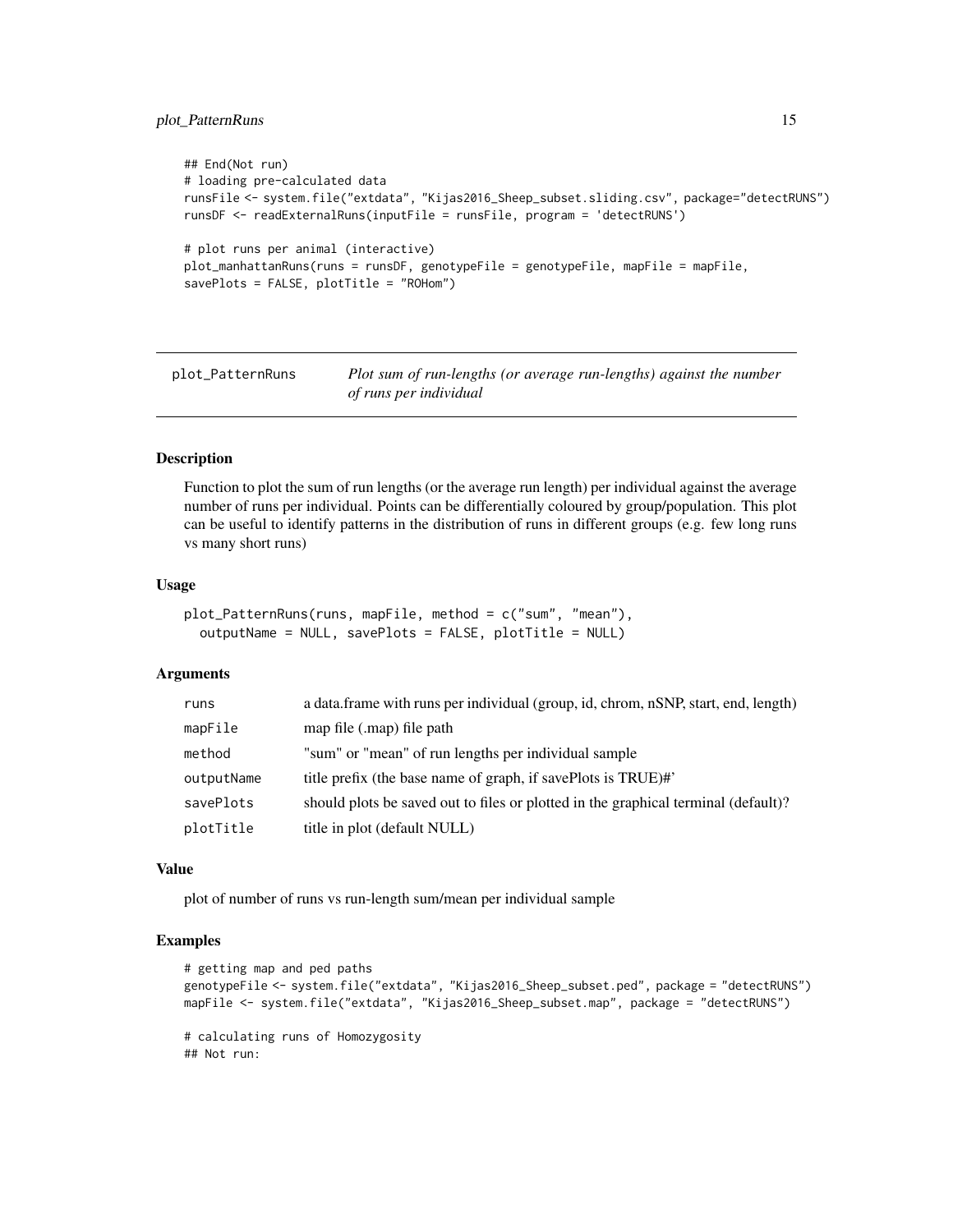```
# skipping runs calculation
runs <- slidingRUNS.run(genotypeFile, mapFile, windowSize = 15, threshold = 0.1, minSNP = 15,
ROHet = FALSE, maxOppositeGenotype = 1, maxMiss = 1, minLengthBps = 100000, minDensity = 1/10000)
## End(Not run)
# loading pre-calculated data
runsFile <- system.file("extdata", "Kijas2016_Sheep_subset.sliding.csv", package="detectRUNS")
runsDF <- readExternalRuns(inputFile = runsFile, program = 'detectRUNS')
plot_PatternRuns(runs = runsDF, mapFile = mapFile, method = 'sum')
plot_PatternRuns(runs = runsDF, mapFile = mapFile, method = 'mean')
```
plot\_Runs *Function to plot runs per individual*

## Description

Function to plot runs per individual (see Williams et al. 2016, Animal Genetics, for an example with animal data) Individual IDs on the y-axis, bps on the x-axis (position along the chromosome)

#### Usage

```
plot_Runs(runs, suppressInds = FALSE, savePlots = FALSE,
  separatePlots = FALSE, outputName = NULL)
```
# Arguments

| runs          | a data.frame with runs per individual (group, id, chrom, nSNP, start, end, length)                                       |  |
|---------------|--------------------------------------------------------------------------------------------------------------------------|--|
| suppressInds  | shall we suppress individual IDs on the y-axis? (defaults to FALSE)                                                      |  |
| savePlots     | should plots be saved out to files (one pdf file for all chromosomes) or plotted in<br>the graphical terminal (default)? |  |
| separatePlots | should plots for each chromosome be saved out to separate files?                                                         |  |
| outputName    | title prefix (the base name of graph, if savePlots is TRUE)                                                              |  |

#### Value

plot of runs by chromosome

```
# getting map and ped paths
genotypeFile <- system.file("extdata", "Kijas2016_Sheep_subset.ped", package = "detectRUNS")
mapFile <- system.file("extdata", "Kijas2016_Sheep_subset.map", package = "detectRUNS")
# calculating runs of Homozygosity
## Not run:
# skipping runs calculation
```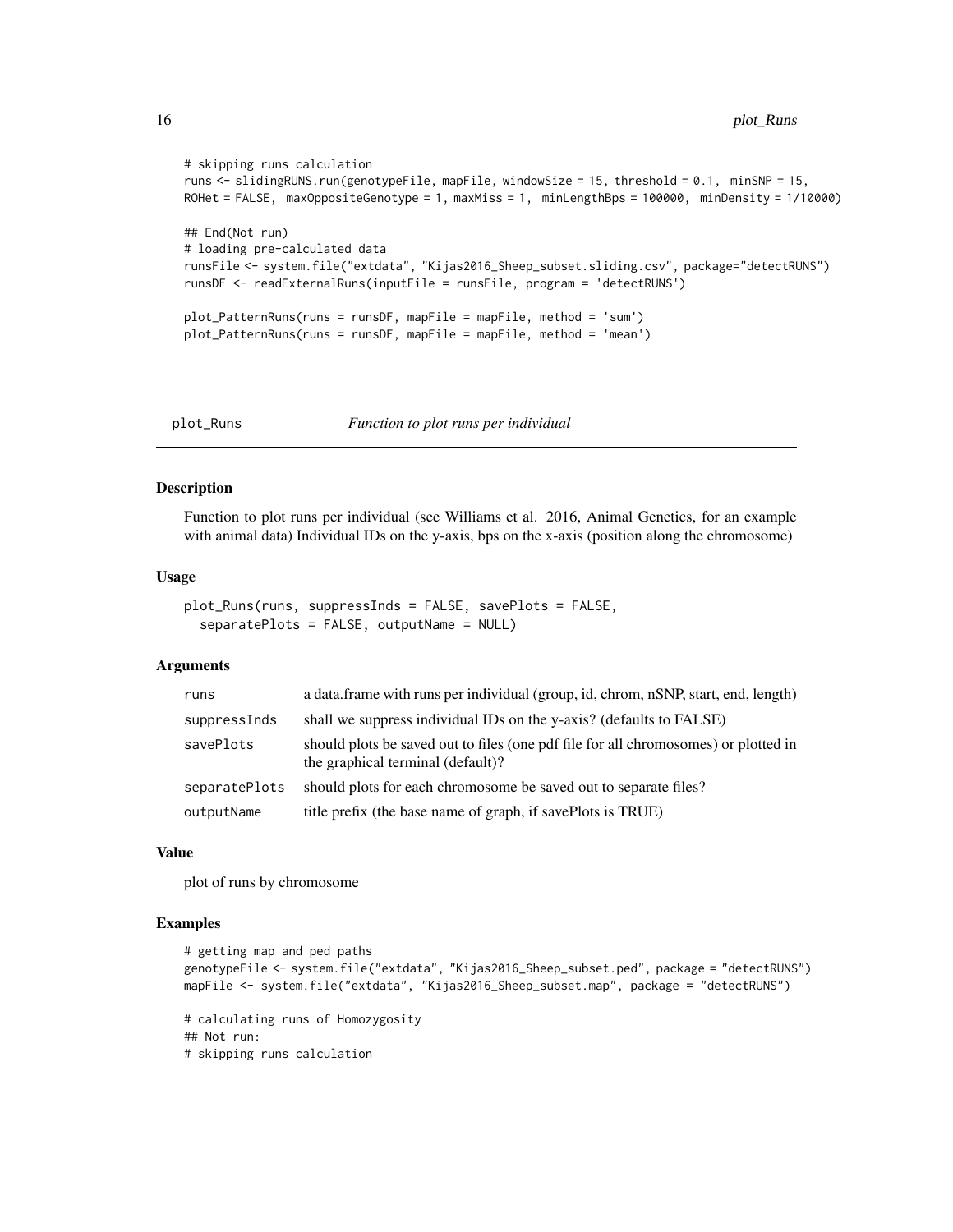```
runs <- slidingRUNS.run(genotypeFile, mapFile, windowSize = 15, threshold = 0.1, minSNP = 15,
ROHet = FALSE, maxOppositeGenotype = 1, maxMiss = 1, minLengthBps = 100000, minDensity = 1/10000)
## End(Not run)
# loading pre-calculated data
runsFile <- system.file("extdata", "Kijas2016_Sheep_subset.sliding.csv", package="detectRUNS")
runsDF <- readExternalRuns(inputFile = runsFile, program = 'detectRUNS')
# plot runs per animal (interactive)
plot_Runs(runs = runsDF, suppressInds = FALSE, savePlots = FALSE, outputName = "ROHom")
```
plot\_SnpsInRuns *Plot the number of times each SNP falls inside runs*

#### Description

Function to plot the number of times/percentage each SNP is inside a run (population-specific signals) against the SNP positions in the genome. Proportions on the y-axis, bps on the x-axis

#### Usage

```
plot_SnpsInRuns(runs, genotypeFile, mapFile, savePlots = FALSE,
  separatePlots = FALSE, outputName = NULL)
```
#### Arguments

| runs          | a data frame with runs per individual (group, id, chrom, nSNP, start, end, length) |  |  |
|---------------|------------------------------------------------------------------------------------|--|--|
| genotypeFile  | genotype (.ped) file path                                                          |  |  |
| mapFile       | map file (.map) file path                                                          |  |  |
| savePlots     | should plots be saved out in files (default) or plotted in the graphical terminal? |  |  |
| separatePlots | should plots for each chromosome be saved out to separate files?                   |  |  |
| outputName    | title prefix (the base name of graph, if savePlots is TRUE)                        |  |  |

#### Value

plot number of times a SNP is in a run by chromosome and population (pdf files)

```
# getting map and ped paths
genotypeFile <- system.file("extdata", "Kijas2016_Sheep_subset.ped", package = "detectRUNS")
mapFile <- system.file("extdata", "Kijas2016_Sheep_subset.map", package = "detectRUNS")
# calculating runs of Homozygosity
# skipping runs calculation
## Not run:
runs <- slidingRUNS.run(genotypeFile, mapFile, windowSize = 15, threshold = 0.1, minSNP = 15,
```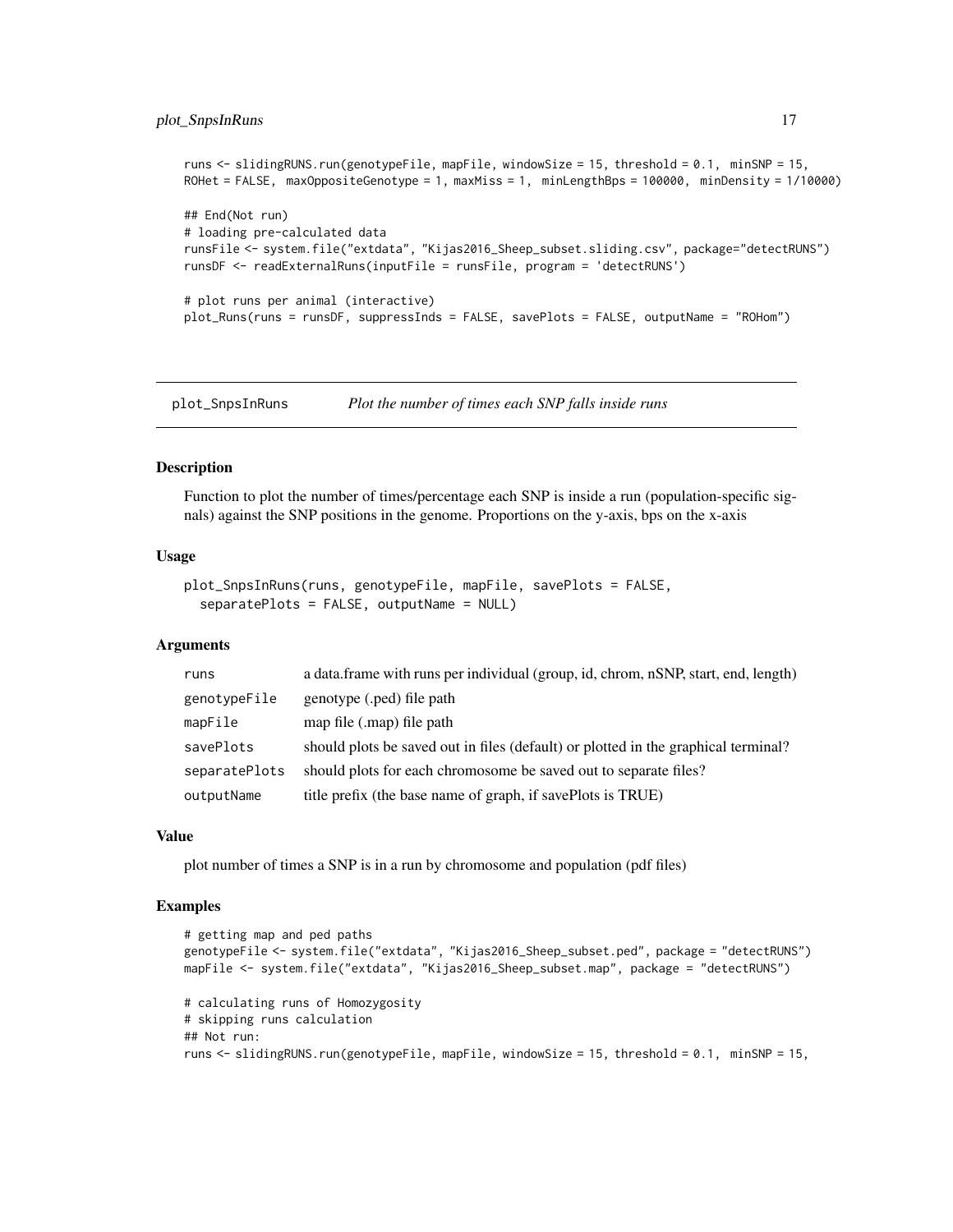```
ROHet = FALSE, maxOppositeGenotype = 1, maxMiss = 1, minLengthBps = 100000, minDensity = 1/10000)
## End(Not run)
# loading pre-calculated data
runsFile <- system.file("extdata", "Kijas2016_Sheep_subset.sliding.csv", package="detectRUNS")
runsDF <- readExternalRuns(inputFile = runsFile, program = 'detectRUNS')
# plot runs per animal (interactive)
plot_SnpsInRuns(runs = runsDF, genotypeFile = genotypeFile, mapFile = mapFile,
savePlots = FALSE, outputName = "ROHom")
```
plot\_StackedRuns *Plot stacked runs*

## Description

Function to plot stacked runs along the chromosome (signaling presence of large numbers of runs in specific regions of a chromosome) Counts on the y-axis, bps on the x-axis (position along the chromosome)

#### Usage

```
plot_StackedRuns(runs, savePlots = FALSE, separatePlots = FALSE,
 outputName = NULL)
```
#### Arguments

| runs          | a data frame with runs per individual (group, id, chrom, nSNP, start, end, length) |
|---------------|------------------------------------------------------------------------------------|
| savePlots     | should plots be saved out in files (default) or plotted in the graphical terminal? |
| separatePlots | should plots for chromosomes be saved out to separate files?                       |
| outputName    | title prefix (the base name of graph, if savePlots is TRUE)                        |

#### Value

plot of stacked runs by population and by chromosome (pdf files)

```
# getting map and ped paths
genotypeFile <- system.file("extdata", "Kijas2016_Sheep_subset.ped", package = "detectRUNS")
mapFile <- system.file("extdata", "Kijas2016_Sheep_subset.map", package = "detectRUNS")
# calculating runs of Homozygosity
## Not run:
# skipping runs calculation
runs <- slidingRUNS.run(genotypeFile, mapFile, windowSize = 15, threshold = 0.1, minSNP = 15,
ROHet = FALSE, maxOppositeGenotype = 1, maxMiss = 1, minLengthBps = 100000, minDensity = 1/10000)
```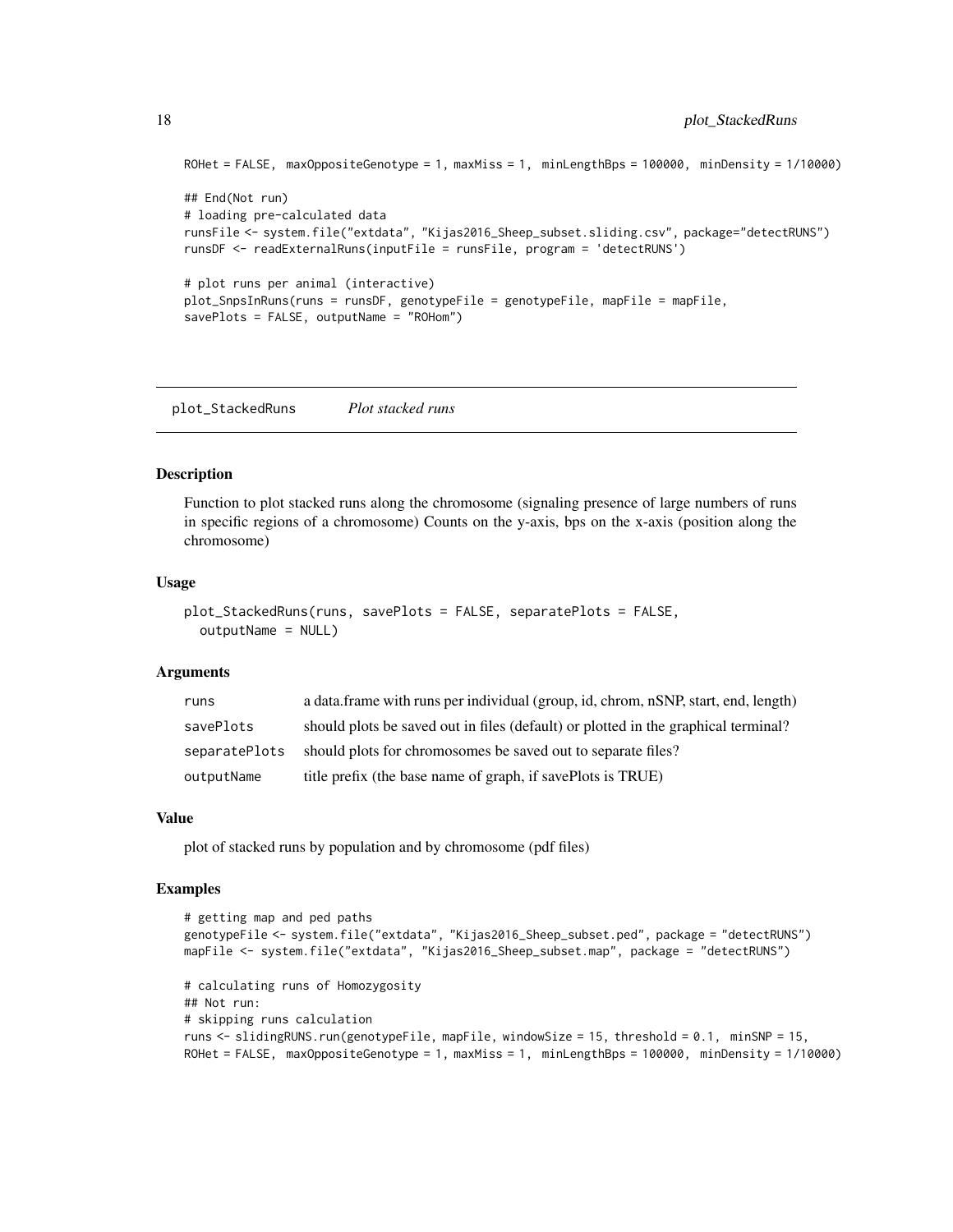# <span id="page-18-0"></span>plot\_ViolinRuns 19

```
## End(Not run)
# loading pre-calculated data
runsFile <- system.file("extdata", "Kijas2016_Sheep_subset.sliding.csv", package="detectRUNS")
runsDF <- readExternalRuns(inputFile = runsFile, program = 'detectRUNS')
# plot runs per animal (interactive)
plot_StackedRuns(runs = runsDF, savePlots = FALSE, outputName = "ROHom")
```
plot\_ViolinRuns *Violin plot of run length per individual (either sum or mean)*

## Description

Function to produce violin plots of the distribution of runs lengths per group The sum of run lengths, or its average, per individual sample is used to characterize the distribution of runs

## Usage

```
plot_ViolinRuns(runs, method = c("sum", "mean"), outputName = NULL,
 plotTitle = NULL, savePlots = FALSE)
```
## Arguments

| runs       | a data.frame with runs per individual (group, id, chrom, nSNP, start, end, length) |  |  |
|------------|------------------------------------------------------------------------------------|--|--|
| method     | "sum" or "mean" of run lengths per individual samples                              |  |  |
| outputName | title prefix (the base name of graph, if savePlots is TRUE)                        |  |  |
| plotTitle  | title in plot (default NULL)                                                       |  |  |
| savePlots  | should plots be saved out to files or plotted in the graphical terminal (default)? |  |  |

#### Value

Violin plot of the distribution of runs-lengths (sum or mean)

# Examples

```
# getting map and ped paths
genotypeFile <- system.file("extdata", "Kijas2016_Sheep_subset.ped", package = "detectRUNS")
mapFile <- system.file("extdata", "Kijas2016_Sheep_subset.map", package = "detectRUNS")
# calculating runs of Homozygosity
## Not run:
# skipping runs calculation
runs <- slidingRUNS.run(genotypeFile, mapFile, windowSize = 15, threshold = 0.1, minSNP = 15,
ROHet = FALSE, maxOppositeGenotype = 1, maxMiss = 1, minLengthBps = 100000, minDensity = 1/10000)
```
## End(Not run)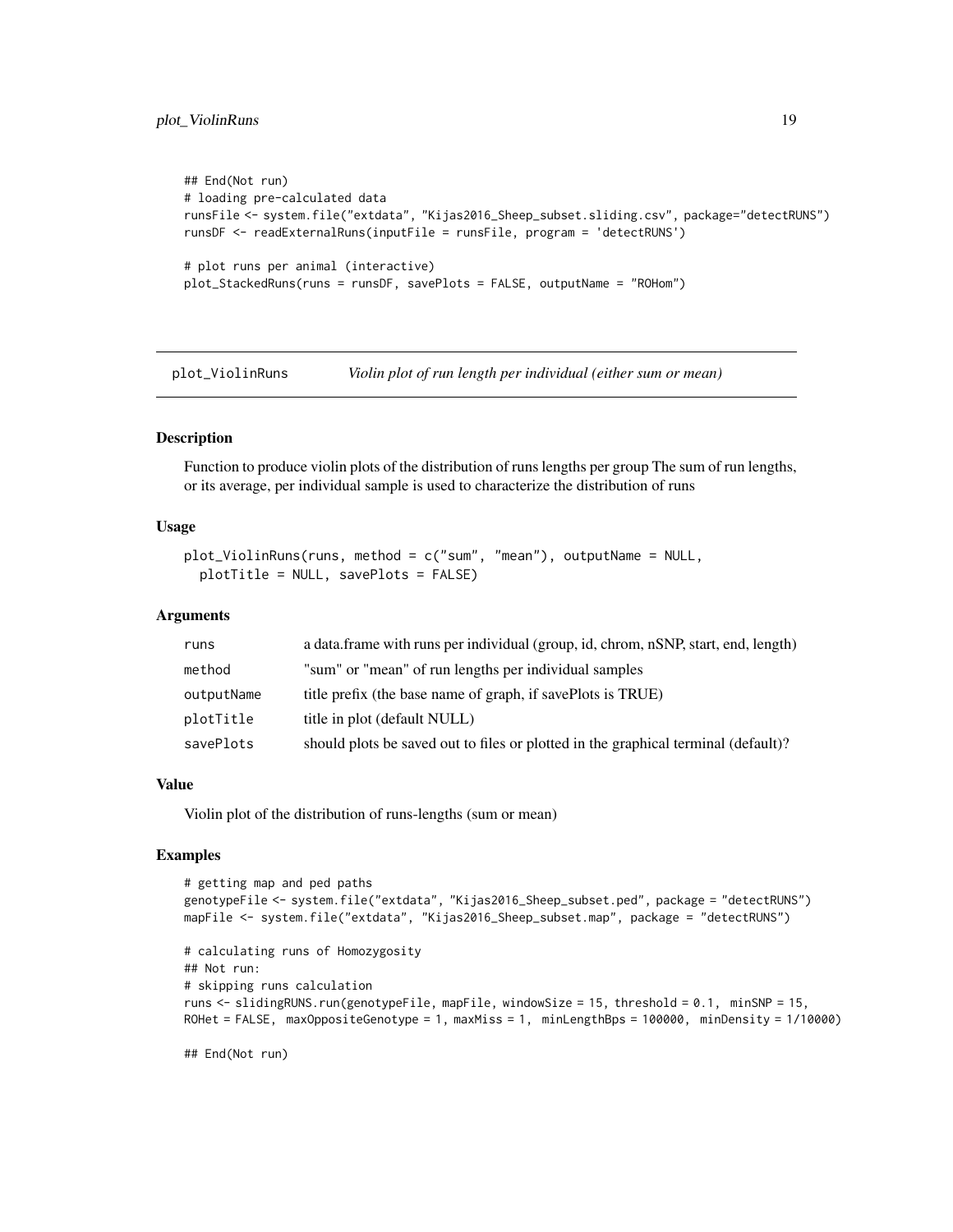```
# loading pre-calculated data
runsFile <- system.file("extdata", "Kijas2016_Sheep_subset.sliding.csv", package="detectRUNS")
runsDF <- readExternalRuns(inputFile = runsFile, program = 'detectRUNS')
plot_ViolinRuns(runs = runsDF, method = "sum" , savePlots = FALSE)
plot_ViolinRuns(runs = runsDF, method = "mean" , savePlots = FALSE)
```
readExternalRuns *Read runs from external files*

#### Description

Function to read in, from external files, the output of software for ROH:

- 1. detectRUNS: output saved out to a file (e.g. write.table)
- 2. Plink: output from the --homozyg option (.hom files)
- 3. BCFtools: output from the roh option

# Usage

```
readExternalRuns(inputFile = NULL, program = c("plink", "BCFtools",
  "detectRUNS"))
```
## Arguments

| inputFile | name of (path to) external file                                                  |
|-----------|----------------------------------------------------------------------------------|
| program   | source program that produced the ROH file (one of detect RUNS, Plink, BCF tools) |

#### Value

dataframe in the correct format to be used with plots and statistics functions from detectRUNS

```
# getting map and ped paths
## Not run:
genotypeFile <- system.file("extdata", "Kijas2016_Sheep_subset.ped", package = "detectRUNS")
mapFile <- system.file("extdata", "Kijas2016_Sheep_subset.map", package = "detectRUNS")
# calculating runs of Homozygosity
runs <- slidingRUNS.run(genotypeFile, mapFile, windowSize = 15, threshold = 0.1, minSNP = 15,
ROHet = FALSE, maxMissRun = 1, maxMissWindow = 1, minLengthBps = 100000, minDensity = 1/10000)
write.table(x= runs,file = 'RunsFileTest.txt', quote=F, row.names = F)
newData=readRunsFromFile(runsFile = 'RunsFileTest.txt', program = 'detectRUNS')
## End(Not run)
```
<span id="page-19-0"></span>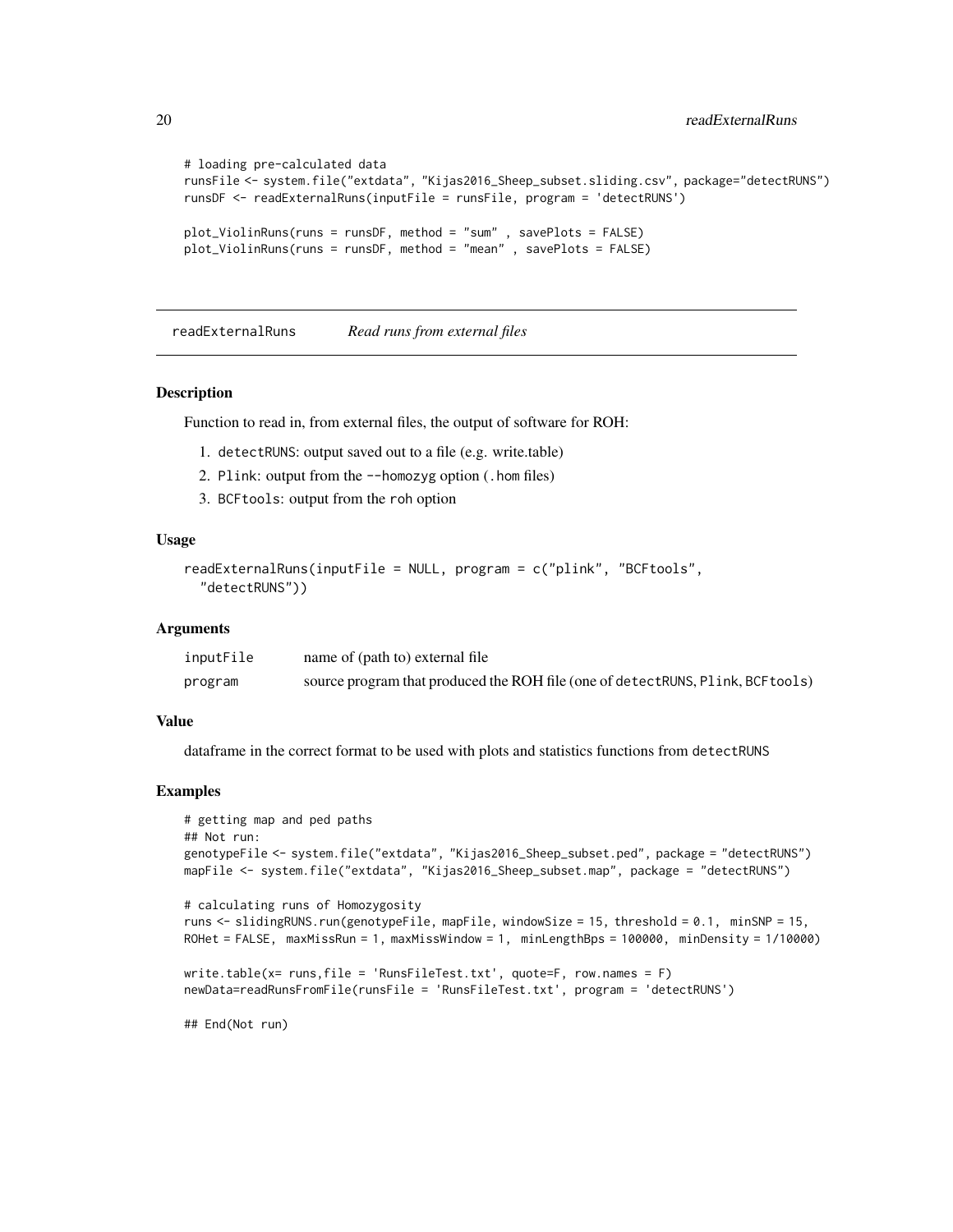<span id="page-20-0"></span>

# Description

This is a core function. Read PED file and returns a data.frame with the first two columns

## Usage

```
readPOPCpp(genotypeFile)
```
# Arguments

genotypeFile genotype (.ped) file location

# Value

a dataframe of POP, ID

reorderDF *Function to reorder data frames by CHROMOSOME*

# Description

The data frame will be reordered according to chromosome: from 1 to n, then X, Y, XY, MT The data frame needs to have a column with name "CHROMOSOME"

# Usage

reorderDF(dfx)

# Arguments

dfx data frame to be reordered (with column "CHROMOSOME")

# Details

Reorder results based on chromosome

# Value

A reordered data frame by chromosome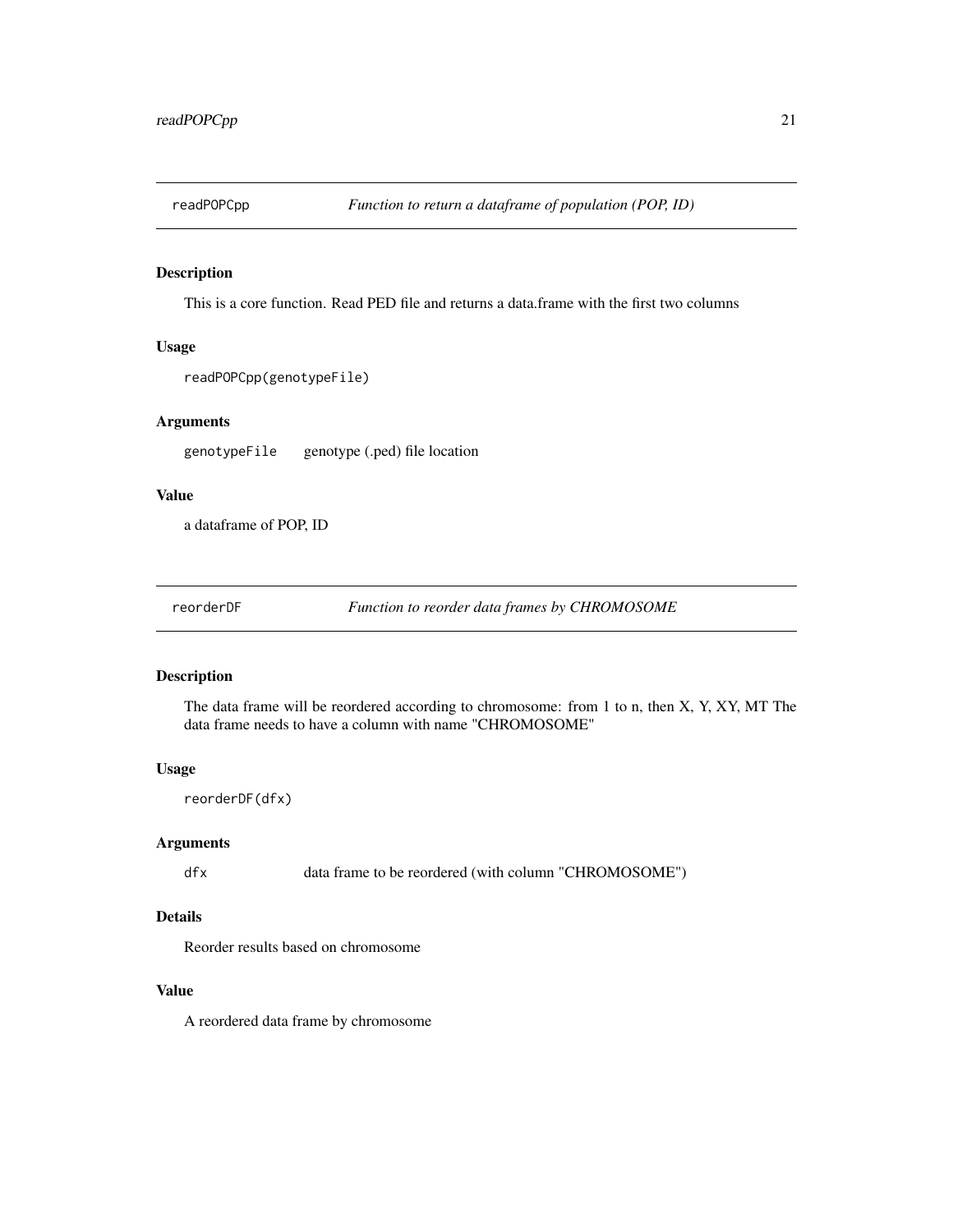<span id="page-21-0"></span>

## Description

This is one of the main function of detectRUNS and is used to detect runs (of homozygosity or heterozygosity) in the genome (diploid) with the sliding-window method. All parameters to detect runs (e.g. minimum n. of SNP, max n. of missing genotypes, max n. of opposite genotypes etc.) are specified here. Input data are in the ped/map Plink format (https://www.coggenomics.org/plink/1.9/input#ped)

## Usage

```
slidingRUNS.run(genotypeFile, mapFile, windowSize = 15,
  threshold = 0.05, minSNP = 3, ROHet = FALSE, maxOppWindow = 1,
 maxMissWindow = 1, maxGap = 10^6, minLengthBps = 1000,minDensity = 1/1000, maxOppRun = NULL, maxMissRun = NULL)
```
## Arguments

| genotypeFile  | genotype (.ped) file path                                                                                                      |  |  |
|---------------|--------------------------------------------------------------------------------------------------------------------------------|--|--|
| mapFile       | map file (.map) file path                                                                                                      |  |  |
| windowSize    | the size of sliding window (number of SNP loci) (default = $15$ )                                                              |  |  |
| threshold     | the threshold of overlapping windows of the same state (homozygous/heterozygous)<br>to call a SNP in a RUN (default = $0.05$ ) |  |  |
| minSNP        | minimum n. of SNP in a RUN (default $= 3$ )                                                                                    |  |  |
| ROHet         | should we look for ROHet or ROHom? (default = FALSE)                                                                           |  |  |
| maxOppWindow  | max n. of homozygous/heterozygous SNP in the sliding window (default = 1)                                                      |  |  |
| maxMissWindow | max. n. of missing SNP in the sliding window (default = $1$ )                                                                  |  |  |
| maxGap        | max distance between consecutive SNP to be still considered a potential run<br>$(detault = 106 bps)$                           |  |  |
| minLengthBps  | minimum length of run in bps (defaults to $1000$ bps = 1 kbps)                                                                 |  |  |
| minDensity    | minimum n. of SNP per kbps (defaults to $0.1 = 1$ SNP every 10 kbps)                                                           |  |  |
| maxOppRun     | max n. of opposite genotype SNPs in the run (optional)                                                                         |  |  |
| maxMissRun    | max n. of missing SNPs in the run (optional)                                                                                   |  |  |

## Details

This function scans the genome (diploid) for runs using the sliding-window method. This is a wrapper function for many component functions that handle the input data (ped/map files), perform internal conversions, accept parameters specifications, select whether runs of homozygosity (RoHom) or of heterozygosity (RoHet) are looked for.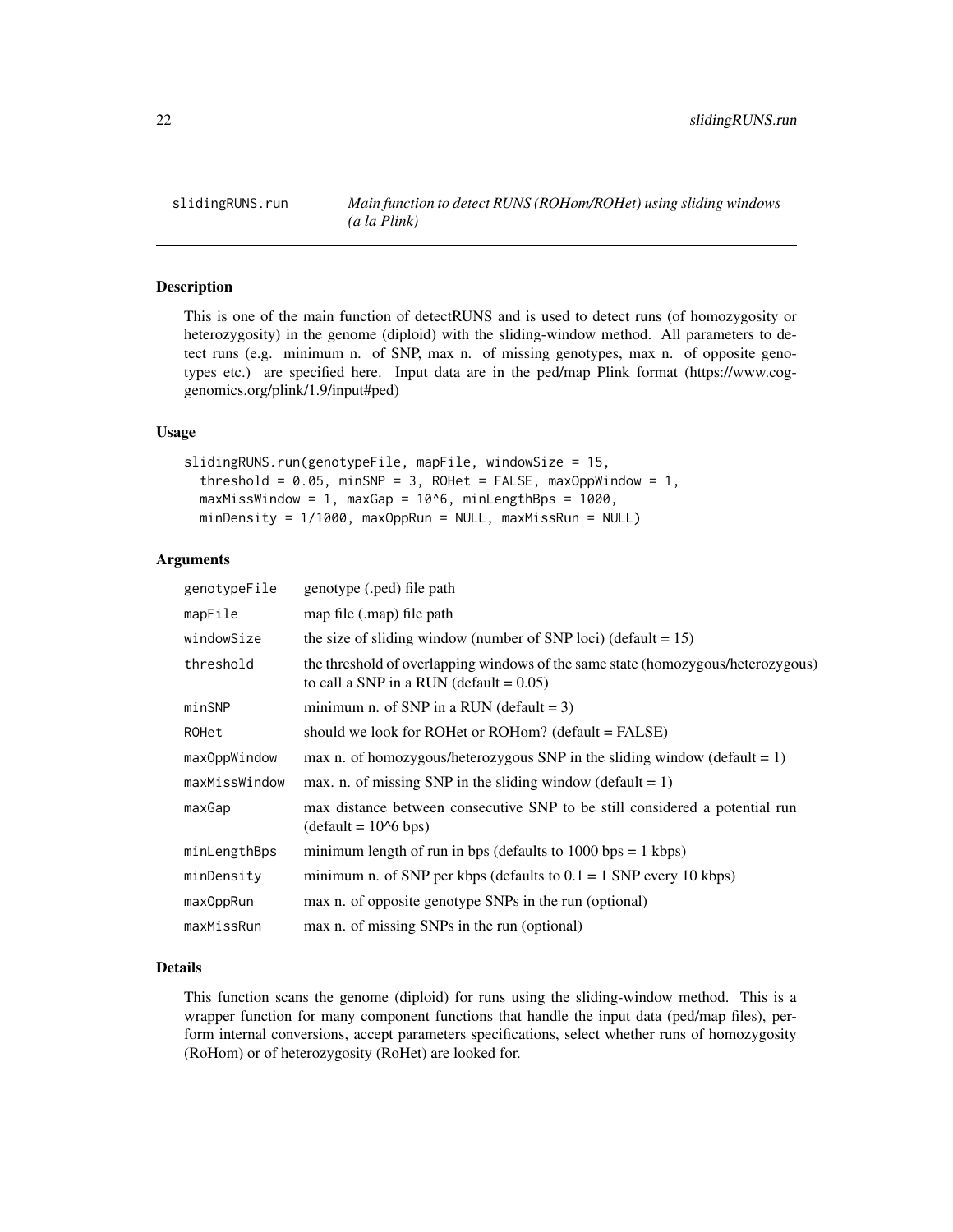#### <span id="page-22-0"></span>sliding Window 23

In the ped file, the groups samples belong to can be specified (first column). This is important if comparisons between human ethnic groups or between animal breeds or plant varieties or biological populations are to be performed. Also, if cases and controls are to be compared, this is the place where this information needs to be specified.

This function returns a data frame with all runs detected in the dataset. This data frame can then be written out to a csv file. The data frame is, in turn, the input for other functions of the detectRUNS package that create plots and produce statistics from the results (see plots and statistics functions in this manual, and/or refer to the detectRUNS vignette).

# Value

A dataframe with RUNs of Homozygosity or Heterozygosity in the analysed dataset. The returned dataframe contains the following seven columns: "group", "id", "chrom", "nSNP", "from", "to", "lengthBps" (group: population, breed, case/control etc.; id: individual identifier; chrom: chromosome on which the run is located; nSNP: number of SNPs in the run; from: starting position of the run, in bps; to: end position of the run, in bps; lengthBps: size of the run)

## Examples

```
# getting map and ped paths
genotypeFile <- system.file("extdata", "Kijas2016_Sheep_subset.ped", package = "detectRUNS")
mapFile <- system.file("extdata", "Kijas2016_Sheep_subset.map", package = "detectRUNS")
# calculating runs with sliding window approach
## Not run:
# skipping runs calculation
runs \le slidingRUNS.run(genotypeFile, mapFile, windowSize = 15, threshold = 0.1,
minSNP = 15, ROHet = FALSE, maxOppWindow = 1, maxMissWindow = 1, maxGap=10^6,
minLengthBps = 100000, minDensity = 1/10000)
## End(Not run)
# loading pre-calculated data
runsFile <- system.file("extdata", "Kijas2016_Sheep_subset.sliding.csv", package="detectRUNS")
colClasses <- c(rep("character", 3), rep("numeric", 4) )
runs <- read.csv2(runsFile, header = TRUE, stringsAsFactors = FALSE,
```

```
colClasses = colClasses)
```

| slidingWindow |  |  | Function to slide a window over a vector (individual's genotypes) |
|---------------|--|--|-------------------------------------------------------------------|
|---------------|--|--|-------------------------------------------------------------------|

## Description

This is a core function. The functions to detect RUNS are slid over the genome

#### Usage

```
slidingWindow(data, gaps, windowSize, step, maxGap, ROHet = TRUE,
 maxOppositeGenotype = 1, maxMiss = 1)
```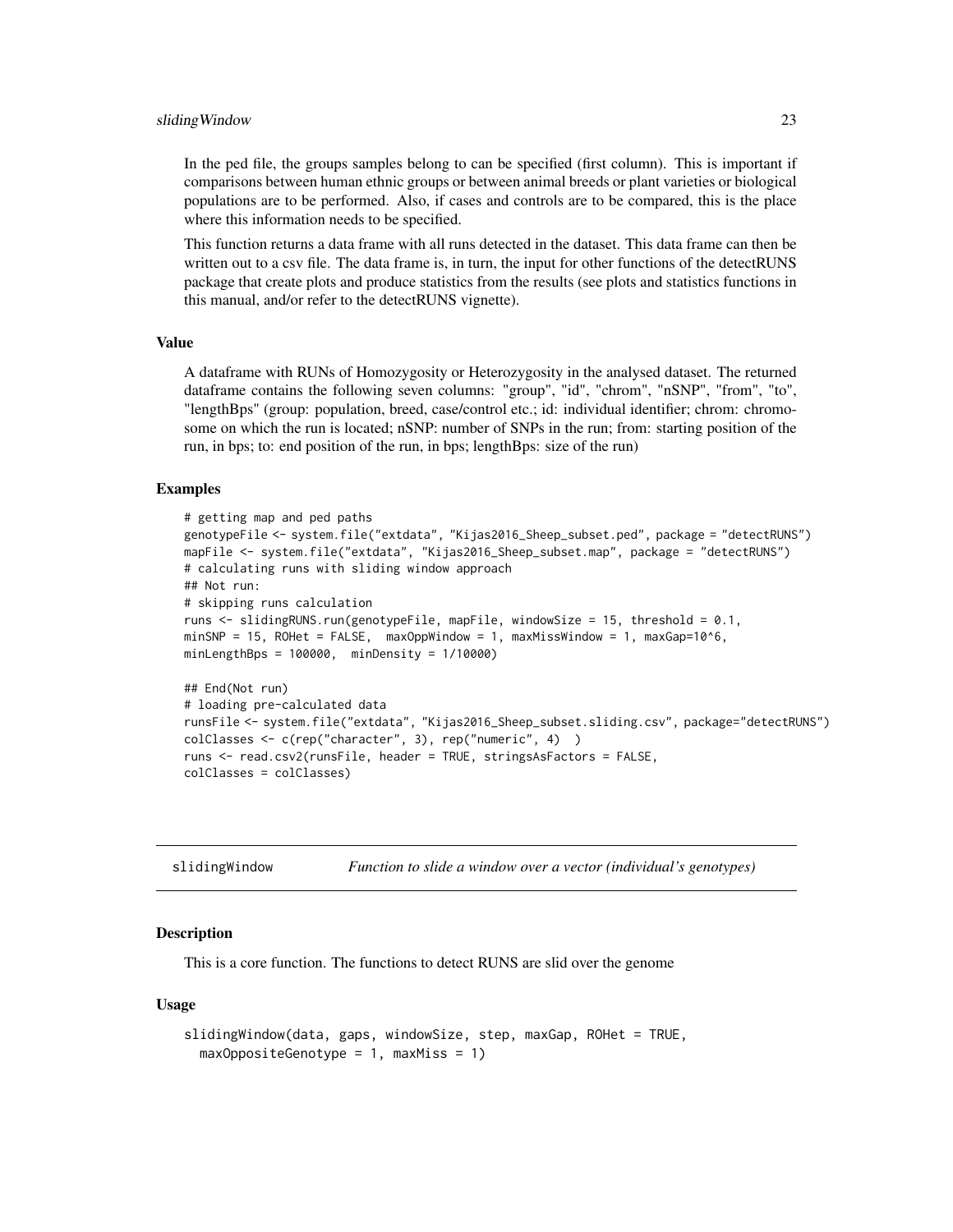# Arguments

| data                         | vector of $0/1/2$ genotypes                                                                |
|------------------------------|--------------------------------------------------------------------------------------------|
| gaps                         | vector of differences between consecutive positions (gaps) in bps                          |
| windowSize                   | size of window (n. of SNP)                                                                 |
| step                         | by which (how many SNP) is the window slid                                                 |
| maxGap                       | max distance between consecutive SNP in a window to be still considered a<br>potential run |
| ROHet<br>maxOppositeGenotype | shall we detect ROHet or ROHom?                                                            |
|                              | max n. of homozygous/heterozygous SNP                                                      |
| maxMiss                      | max. n. of missing SNP                                                                     |

# Value

vector of TRUE/FALSE (whether a window is homozygous or NOT)

slidingWindowCpp *Function to slide a window over a vector (individual's genotypes)*

# Description

This is a core function. The functions to detect RUNS are slid over the genome

# Usage

```
slidingWindowCpp(data, gaps, windowSize, step, maxGap, ROHet = TRUE,
 maxOppositeGenotype = 1L, maxMiss = 1L)
```
# Arguments

| data       | vector of $0/1/2$ genotypes                                                                |  |
|------------|--------------------------------------------------------------------------------------------|--|
| gaps       | vector of differences between consecutive positions (gaps) in bps                          |  |
| windowSize | size of window (n. of SNP)                                                                 |  |
| step       | by which (how many SNP) is the window slid                                                 |  |
| maxGap     | max distance between consecutive SNP in a window to be still considered a<br>potential run |  |
| ROHet      | shall we detect ROHet or ROHom?<br>maxOppositeGenotype                                     |  |
|            | max n. of homozygous/heterozygous SNP                                                      |  |
| maxMiss    | max. n. of missing SNP                                                                     |  |

# Value

vector of TRUE/FALSE (whether a window is homozygous or NOT)

<span id="page-23-0"></span>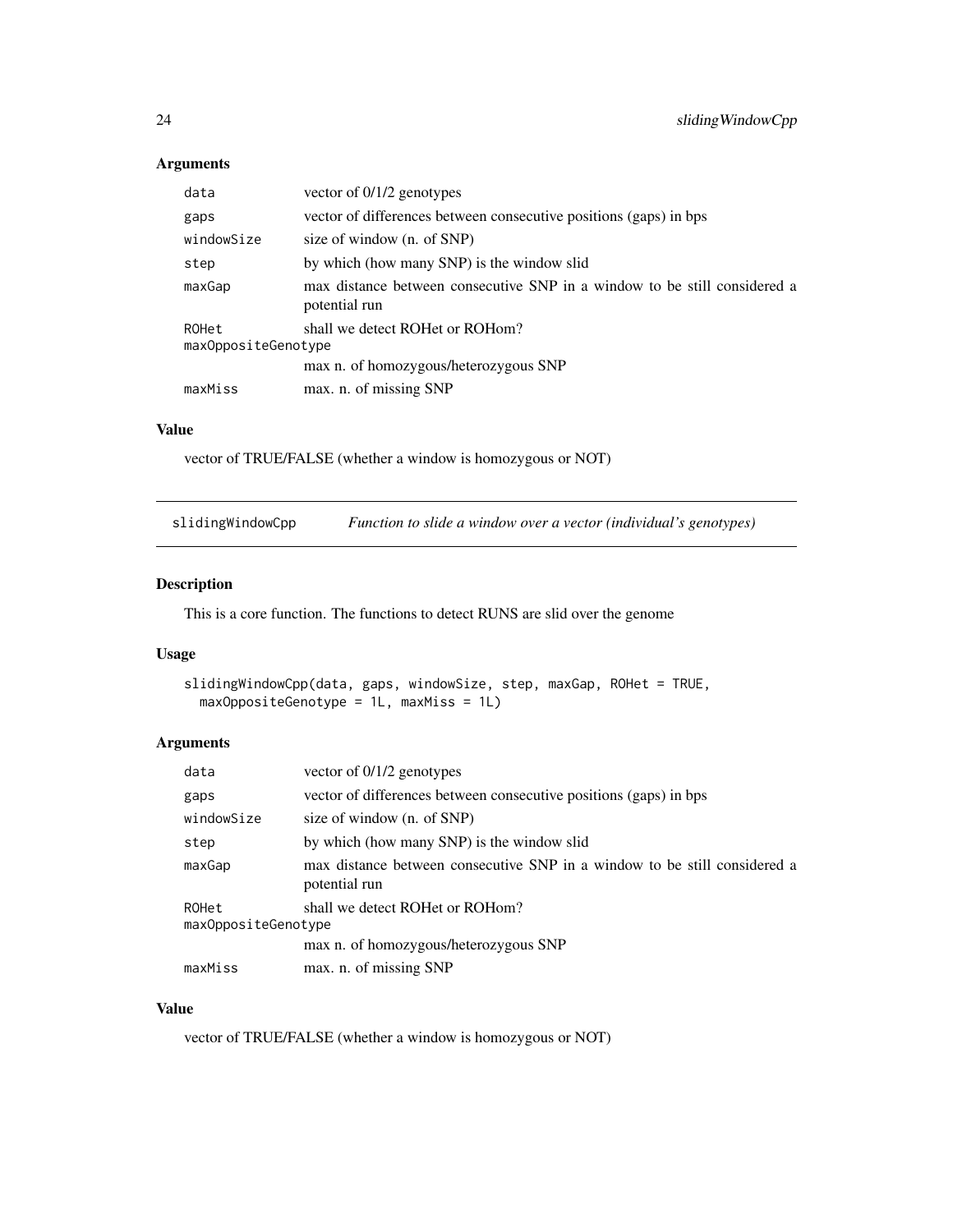<span id="page-24-0"></span>

# Description

This is a core function. The function to determine whether a SNP is or not in a RUN. The ratio between homozygous/heterozygous windows and total n. of windows is computed here

# Usage

snpInRun(RunVector, windowSize, threshold)

# Arguments

| RunVector  | vector of TRUE/FALSE (is a window homozygous/heterozygous?) |
|------------|-------------------------------------------------------------|
| windowSize | size of window (n. of SNP)                                  |
| threshold  | threshold to call a SNP in a RUN                            |

# Value

vector of TRUE/FALSE (whether a SNP is in a RUN or NOT)

| snpInRunCpp | Function to return a vector of T/F for whether a SNP is or not in a |
|-------------|---------------------------------------------------------------------|
|             | <i>RUN</i>                                                          |

# Description

This is a core function. The function to determine whether a SNP is or not in a RUN. The ratio between homozygous/heterozygous windows and total n. of windows is computed here

# Usage

snpInRunCpp(RunVector, windowSize, threshold)

# Arguments

| RunVector  | vector of TRUE/FALSE (is a window homozygous/heterozygous?) |
|------------|-------------------------------------------------------------|
| windowSize | size of window (n. of SNP)                                  |
| threshold  | threshold to call a SNP in a RUN                            |

# Value

vector of TRUE/FALSE (whether a SNP is in a RUN or NOT)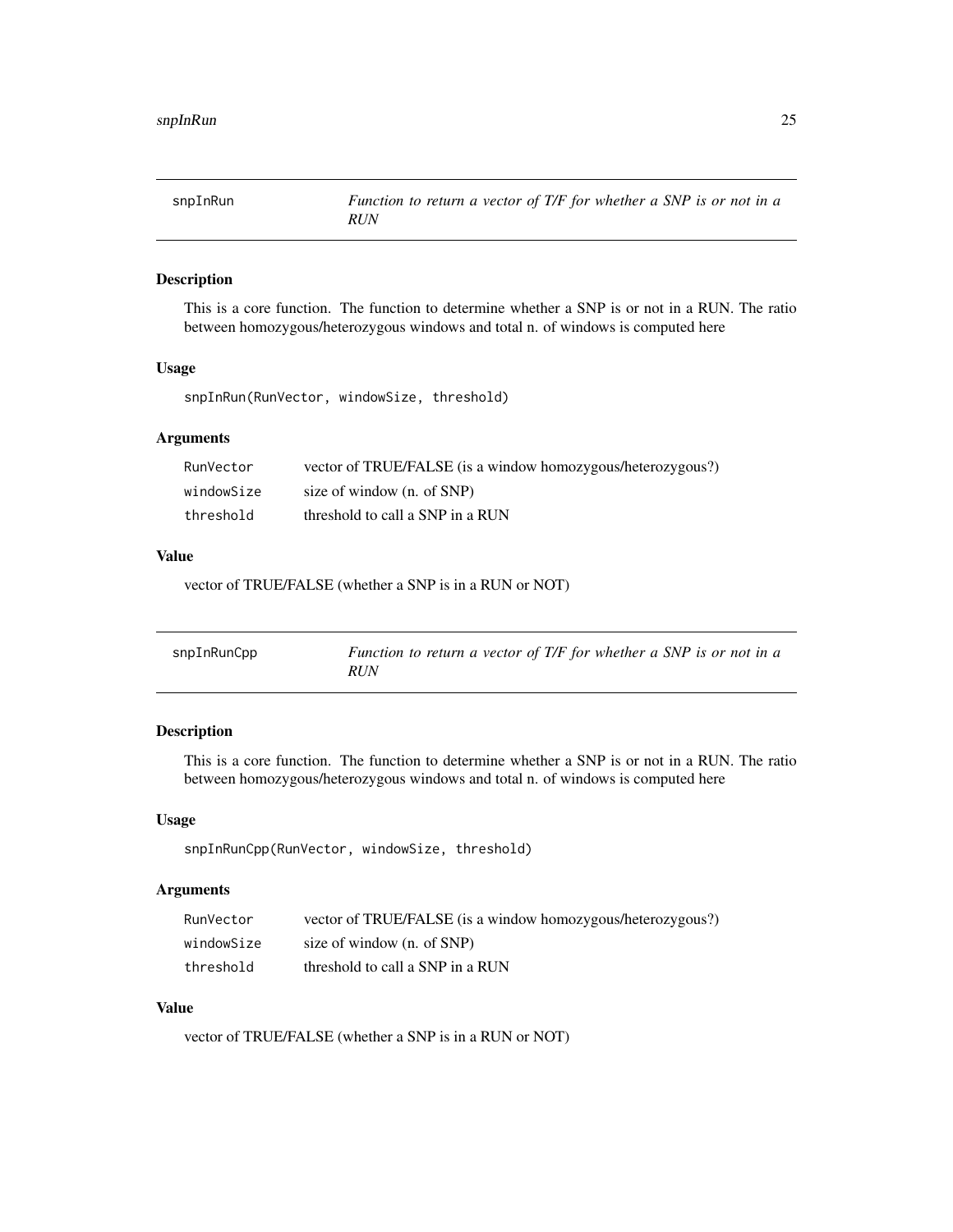<span id="page-25-0"></span>

## Description

Function to count number of times a SNP is in a RUN

## Usage

snpInsideRuns(runsChrom, mapChrom, genotypeFile)

## Arguments

| runsChrom    | R object (data frame) with results per chromosome (column names: "POPULATION", "IND", "CHROMOS                                  |
|--------------|---------------------------------------------------------------------------------------------------------------------------------|
| mapChrom     | R object (dataframe) with SNP name and position per chromosome (map file)<br>(column names: "CHR", "SNP NAME", "x", "POSITION") |
| genotypeFile | genotype (.ped) file location                                                                                                   |

# Value

dataframe with counts per SNP in runs (per population)

# Examples

```
# getting map and ped paths
genotypeFile <- system.file("extdata", "Kijas2016_Sheep_subset.ped", package = "detectRUNS")
mapFile <- system.file("extdata", "Kijas2016_Sheep_subset.map", package = "detectRUNS")
# defining mapChrom
mappa <- data.table::fread(mapFile, header = FALSE)
names(mappa) <- c("CHR","SNP_NAME","x","POSITION")
mappa$x <- NULL
chrom <- "24"
mapChrom <- mappa[mappa$CHR==chrom, ]
# calculating runs of Homozygosity
## Not run:
# skipping runs calculation
runs <- slidingRUNS.run(genotypeFile, mapFile, windowSize = 15, threshold = 0.1, minSNP = 15,
ROHet = FALSE, maxOppositeGenotype = 1, maxMiss = 1, minLengthBps = 100000, minDensity = 1/10000)
## End(Not run)
```

```
# loading pre-calculated data
runsFile <- system.file("extdata", "Kijas2016_Sheep_subset.sliding.csv", package="detectRUNS")
colClasses <- c(rep("character", 3), rep("numeric", 4) )
runs <- read.csv2(runsFile, header = TRUE, stringsAsFactors = FALSE,
colClasses = colClasses)
```
# fix column names and define runsChrom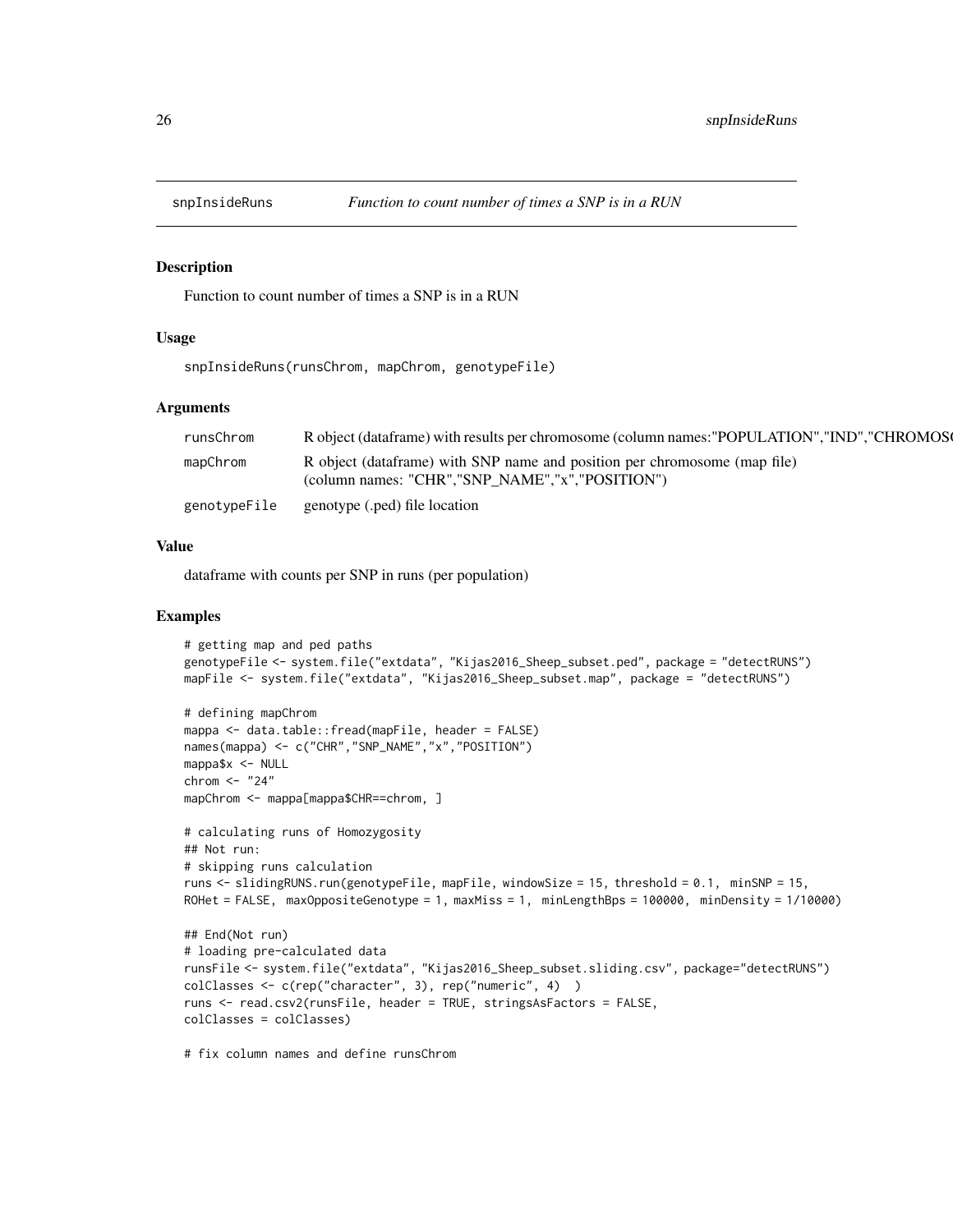# <span id="page-26-0"></span>snpInsideRunsCpp 27

```
names(runs) <- c("POPULATION","IND","CHROMOSOME","COUNT","START","END","LENGTH")
runsChrom <- runs[runs$CHROMOSOME==chrom, ]
```

```
snpInsideRuns(runsChrom, mapChrom, genotypeFile)
```
snpInsideRunsCpp *Function to count number of times a SNP is in a RUN*

## Description

Function to count number of times a SNP is in a RUN

## Usage

snpInsideRunsCpp(runsChrom, mapChrom, genotypeFile)

# Arguments

| runsChrom    | R object (dataframe) with results per chromosome |
|--------------|--------------------------------------------------|
| mapChrom     | R map object with SNP per chromosome             |
| genotypeFile | genotype (.ped) file location                    |

## Value

dataframe with counts per SNP in runs (per population)

| summarvRuns |
|-------------|
|-------------|

Summary statistics on detected runs

# Description

This function processes the results from slidingRUNS.run and consecutiveRUNS.run and produces a number of interesting descriptives statistics on results.

# Usage

```
summaryRuns(runs, mapFile, genotypeFile, Class = 2, snpInRuns = FALSE)
```
# Arguments

| runs         | R object (dataframe) with results on detected runs                                                                                                             |
|--------------|----------------------------------------------------------------------------------------------------------------------------------------------------------------|
| mapFile      | Plink map file (for SNP position)                                                                                                                              |
| genotypeFile | Plink ped file (for SNP position)                                                                                                                              |
| Class        | group of length (in Mbps) by class (default: $0-2$ , $2-4$ , $4-8$ , $8-16$ , $>16$ )                                                                          |
| snpInRuns    | TRUE/FALSE (default): should the function snpInsideRuns be called to com-<br>pute the proportion of times each SNP falls inside a run in the group/population? |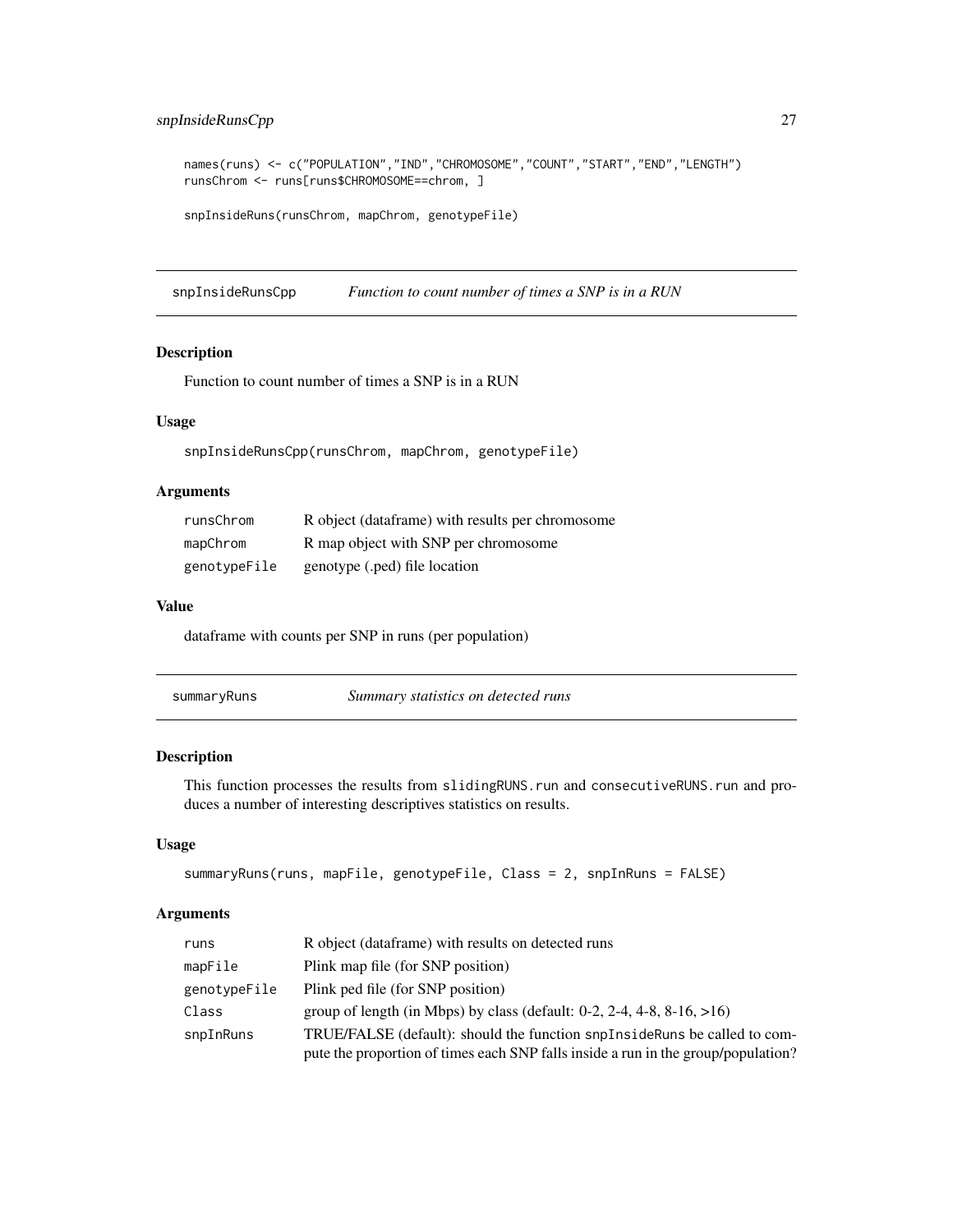## Details

summaryRuns calculates: i) the number of runs per chromosome and group/population; ii) the percent distribution of runs per chromosome and group; iii) the number of runs per size-class and group; iv) the percent distribution of runs per size-class and group; v) the mean length of runs per chromosome and group; vi) the mean length of runs per size-class and group; vii) individual inbreeding coefficient estimated from ROH; viii) individual inbreeding coefficient estimated from ROH per chromosome; ix) individual inbreeding coefficient estimated from ROH per size-class

## Value

A list of dataframes containing the most relevant descriptives statistics on detected runs. The list conveniently contains 9 dataframes that can be used for further processing and visualization, or can be written out to text files

## Examples

```
# getting map and ped paths
genotypeFile <- system.file("extdata", "Kijas2016_Sheep_subset.ped", package = "detectRUNS")
mapFile <- system.file("extdata", "Kijas2016_Sheep_subset.map", package = "detectRUNS")
# calculating runs of Homozygosity
## Not run:
# skipping runs calculation
runs <- slidingRUNS.run(genotypeFile, mapFile, windowSize = 15, threshold = 0.1, minSNP = 15,
ROHet = FALSE, maxOppositeGenotype = 1, maxMiss = 1, minLengthBps = 100000, minDensity = 1/10000)
## End(Not run)
# loading pre-calculated data
runsFile <- system.file("extdata", "Kijas2016_Sheep_subset.sliding.csv", package="detectRUNS")
runsDF <- readExternalRuns(inputFile = runsFile, program = 'detectRUNS')
summaryRuns(runs = runsDF, mapFile = mapFile, genotypeFile = genotypeFile, Class = 2,
snpInRuns = FALSE)
```
tableRuns *Function to retrieve most common runs in the population*

## Description

This function takes in input either the run results or the output from the function snpInsideRuns (proportion of times a SNP is inside a run) in the population/group, and returns a subset of the runs most commonly found in the group/population. The parameter threshold controls the definition of most common (e.g. in at least 50%, 70% etc. of the sampled individuals)

#### Usage

```
tableRuns(runs = NULL, SnpInRuns = NULL, genotypeFile, mapFile,
  threshold = 0.5)
```
<span id="page-27-0"></span>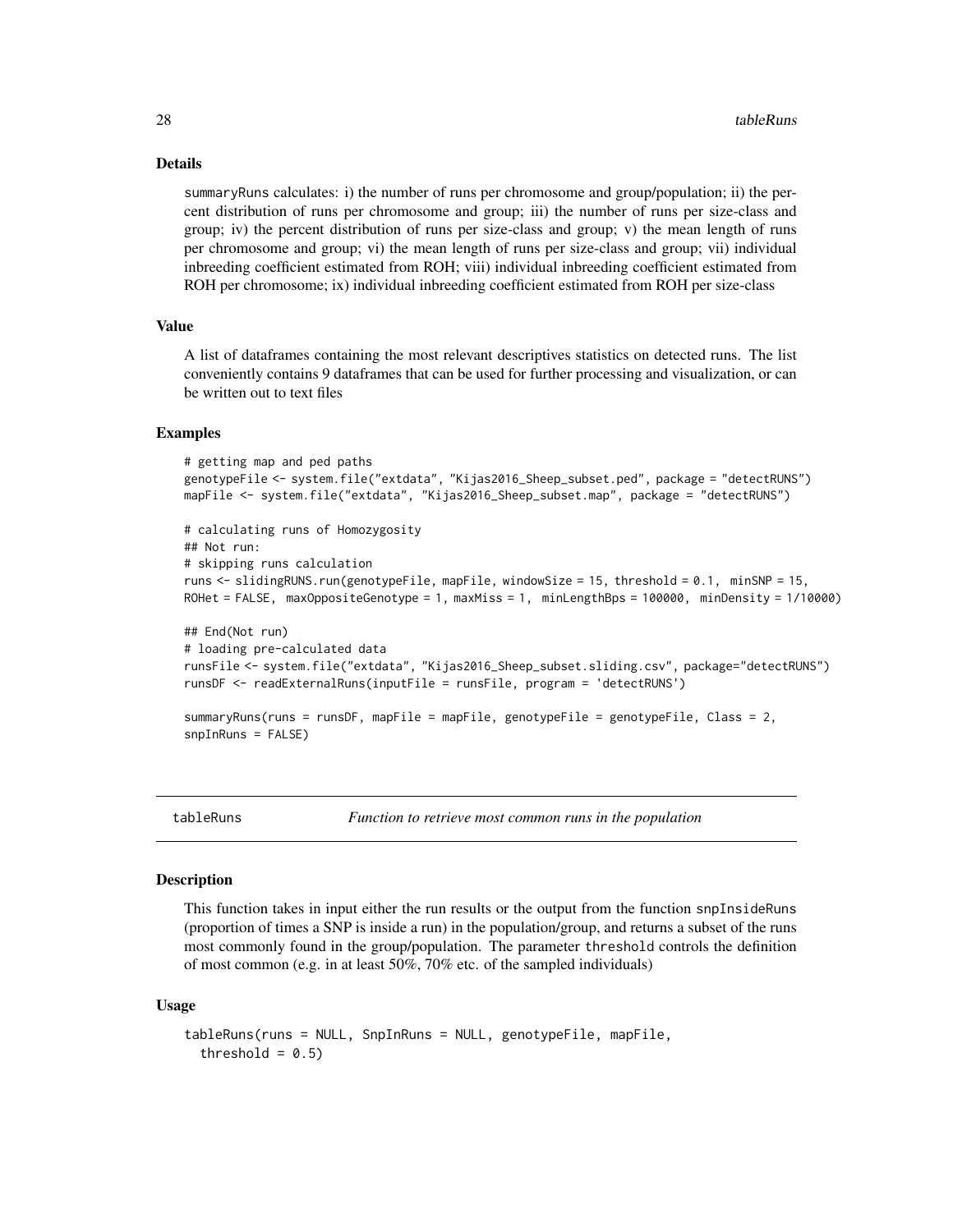#### <span id="page-28-0"></span>writeRUN 29

#### Arguments

| runs         | R object (dataframe) with results on detected runs                                                                         |
|--------------|----------------------------------------------------------------------------------------------------------------------------|
| SnpInRuns    | data frame with the proportion of times each SNP falls inside a run in the popu-<br>lation (output from snpInsideRuns)     |
| genotypeFile | Plink ped file (for SNP position)                                                                                          |
| mapFile      | Plink map file (for SNP position)                                                                                          |
| threshold    | value from 0 to 1 (default $0.7$ ) that controls the desired proportion of individuals<br>carrying that run (e.g. $70\%$ ) |

## Value

A dataframe with the most common runs detected in the sampled individuals (the group/population, start and end position of the run, chromosome and number of SNP included in the run are reported in the output dataframe)

## Examples

```
# getting map and ped paths
genotypeFile <- system.file("extdata", "Kijas2016_Sheep_subset.ped", package = "detectRUNS")
mapFile <- system.file("extdata", "Kijas2016_Sheep_subset.map", package = "detectRUNS")
# calculating runs of Homozygosity
## Not run:
# skipping runs calculation
runs <- slidingRUNS.run(genotypeFile, mapFile, windowSize = 15, threshold = 0.1, minSNP = 15,
ROHet = FALSE, maxOppositeGenotype = 1, maxMiss = 1, minLengthBps = 100000, minDensity = 1/10000)
## End(Not run)
# loading pre-calculated data
runsFile <- system.file("extdata", "Kijas2016_Sheep_subset.sliding.csv", package="detectRUNS")
runsDF = readExternalRuns(inputFile = runsFile, program = 'detectRUNS')
```
tableRuns(runs = runsDF, genotypeFile = genotypeFile, mapFile = mapFile, threshold = 0.5)

writeRUN *Function to write out RUNS per individual animal*

## Description

Function to write out RUNS per individual animal

## Usage

```
writeRUN(ind, dRUN, ROHet = TRUE, group, outputName)
```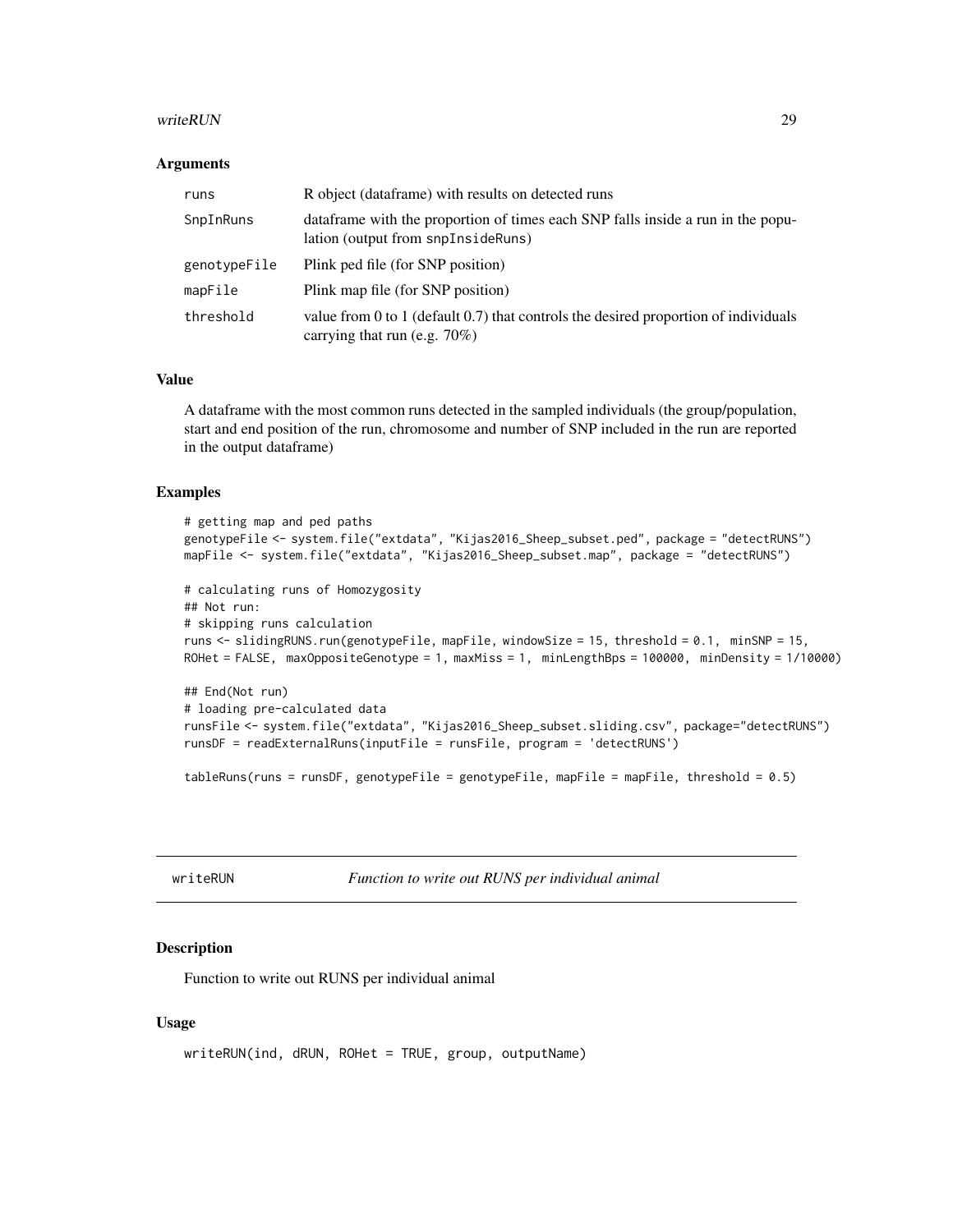# Arguments

| ind        | ID of animals                                                   |
|------------|-----------------------------------------------------------------|
| dRUN       | data.frame with RUNS per animal                                 |
| ROHet      | shall we detect ROHet or ROHom?                                 |
| group      | group (factor): population, breed, ethnicity, case/control etc. |
| outputName | output filename                                                 |

# Value

TRUE/FALSE if RUNS are written out or not